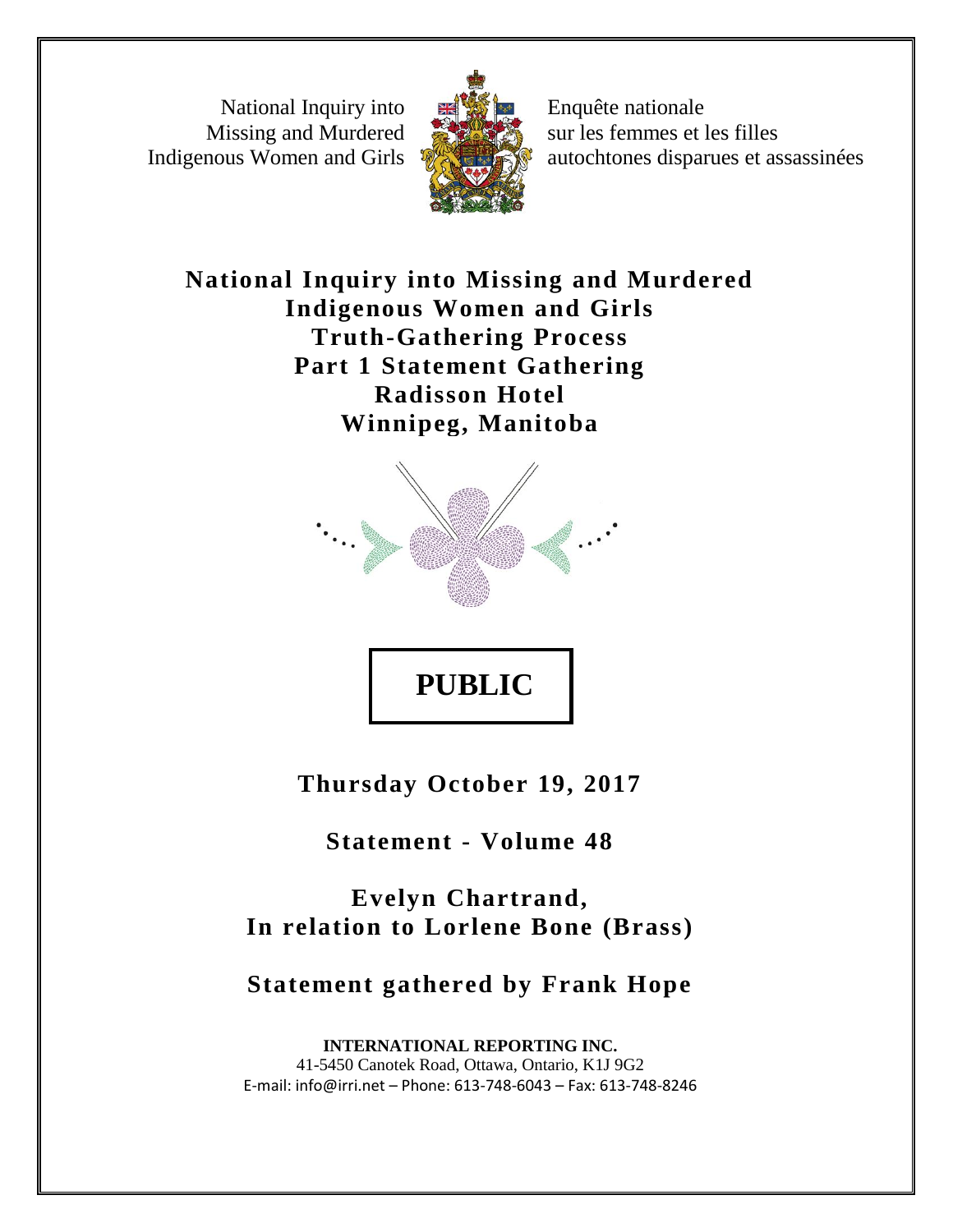#### **NOTES**

1) Where not required by other statute, redactions to this public transcript have been made pursuant to Rule 55 of the Commission's *Legal Path: Rules of Respectful Practice*, which provides for "the discretion to redact private information of a sensitive nature where it is not material to the evidence to be given before distributing the information to the Parties. The National Inquiry will consider the public interest in releasing this type of information against the potential harmful impact on the individual whose personal information is at issue."

2) The use of square brackets [ ] indicates that amendments have been made to the certified transcript in order to replace information deemed inaudible or indecipherable by the original transcriptionist. Bryan Zandberg, Registrar for the National Inquiry into Missing and Murdered Indigenous Women and Girls, made the amendments by listening back to the original recording on April 23, 2019 in Vancouver, British Columbia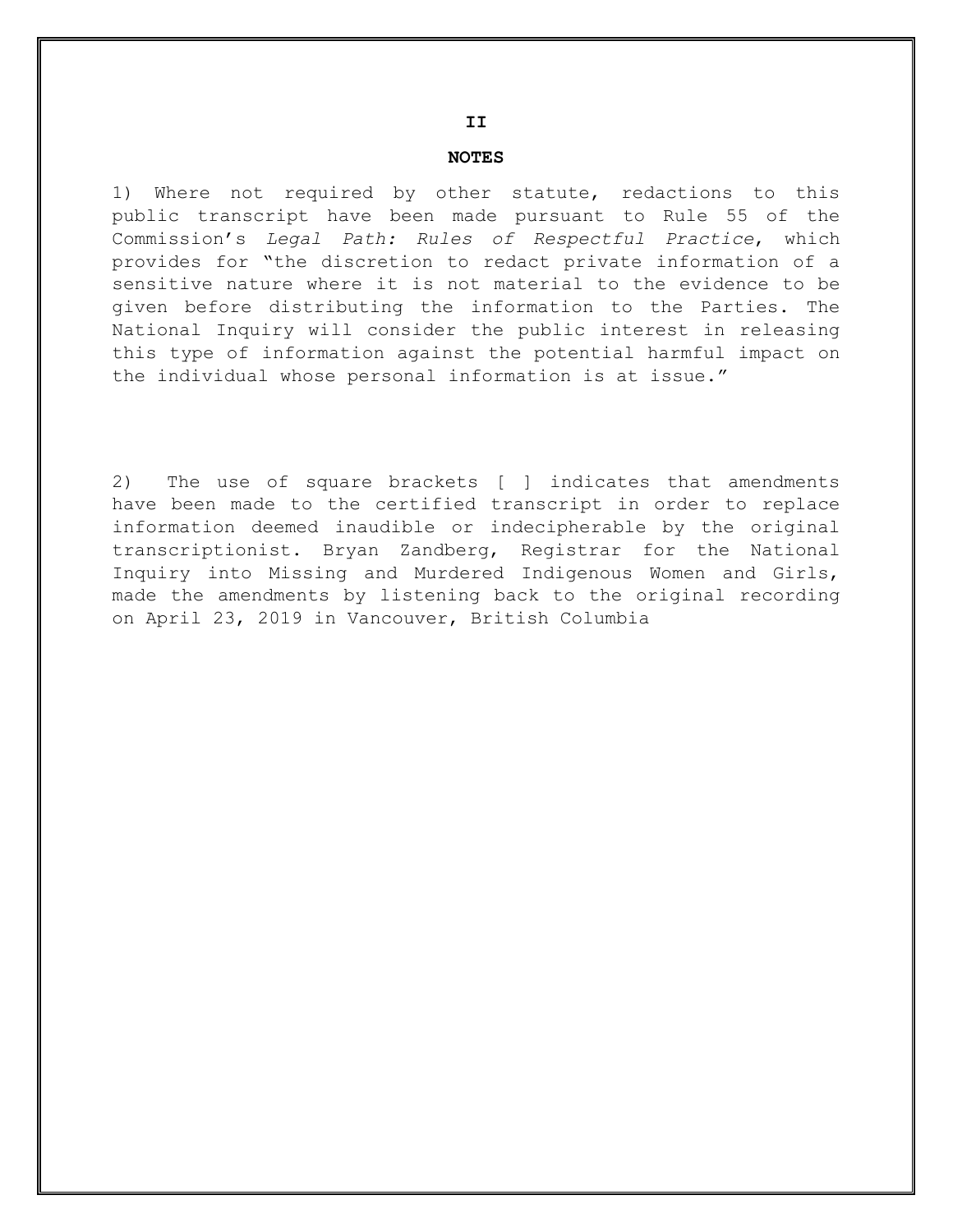#### **III**

#### **TABLE OF CONTENTS**

| October 19, 2017 | Statement Volume 48<br>Witness: Evelyn Chartrand | Page |
|------------------|--------------------------------------------------|------|
|                  | Testimony of Evelyn Chartrand 1                  |      |
|                  | Reporter's certification 28                      |      |
|                  | Statement gatherer: Frank Hope                   |      |
|                  | Documents submitted with testimony:              |      |
|                  | <b>Item 1</b> Missing person poster (1 page)     |      |
|                  | <b>Item 2</b> Collage of photographs (1 page)    |      |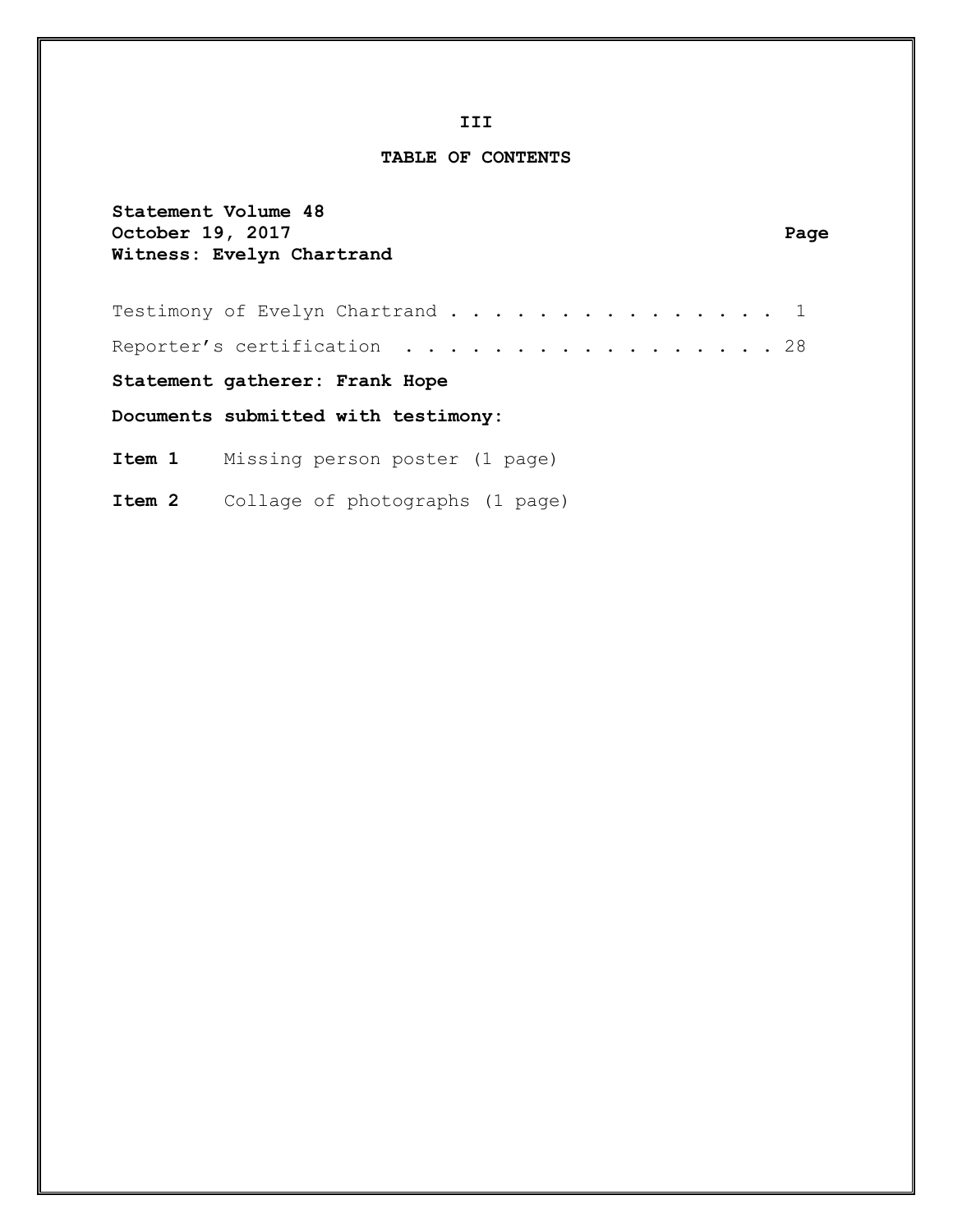**Statement – Public 1 Evelyn Chartrand (Lorlene Bone)**

 Winnipeg, Manitoba --- Upon commencing on Thursday, October 19, 2017 at 13:37 **MR. FRANK HOPE:** Okay. My name is Frank Hope, statement gatherer. Today is October 19th, 2017, and we're in Winnipeg, Manitoba at the Radisson Hotel, room 1504. And your name is? **MS. EVELYN CHARTRAND:** Evelyn Bertha Chartrand. **MR. FRANK HOPE:** And we also have in the room health support, Amy Stokes. So, let me begin by asking -- Evelyn, I want to say thank you for coming in to share your truth and your story, and your courage in being able to do that. So, what would you like to share with the Commissioners? **MS. EVELYN CHARTRAND:** Well, I would like to share with them if they could do more to finding my daughter, because we're having a hard time out there, kind of, searching for her because we don't have the money to pay gas, the boats, the trucks and the people to travel back and forth from my reserve to Sapotaweyak to go search for her. And we had to quit for -- we had to quit for a while there because they had been deaths in Sapotaweyak, people, like, dying for the last two months now, and we had to quit our search. And that's what I want to get this -- try and find her.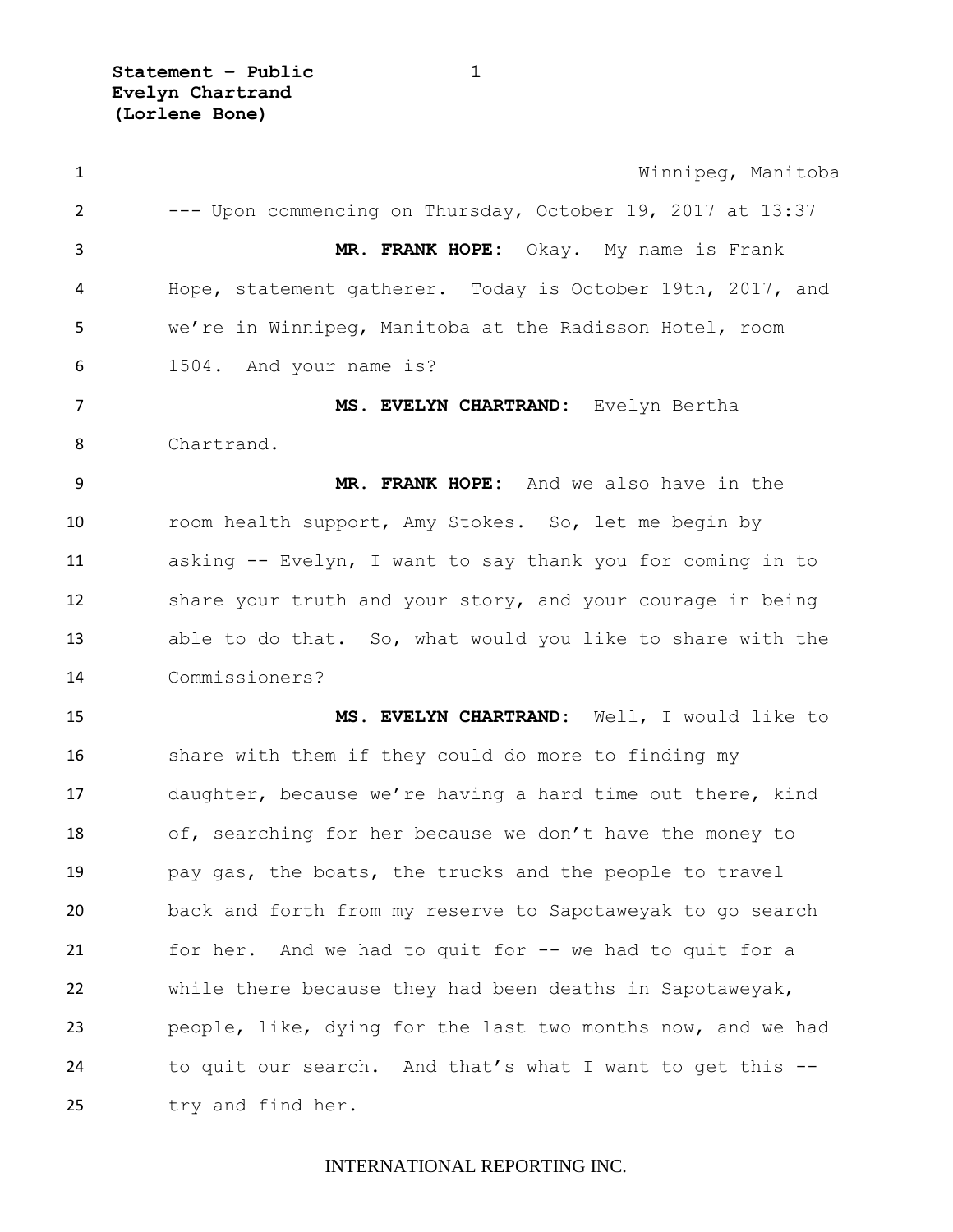**Statement – Public 2 Evelyn Chartrand (Lorlene Bone)**

1 But we're having a hard time with travel and people that got boats, they want to go out in the lake and search [*three lines redacted – ongoing investigation*]. And nobody can't get -- nobody can't go in without a boat. **MR. FRANK HOPE:** What lake is that? **MS. EVELYN CHARTRAND:** Sapotaweyak. And there's lots of islands out there, but we don't need -- we can't even go to, to go and search, yeah. And we've been on foot from Sapotaweyak junction right to -- right into Sapotaweyak, and then we went to -- I forget that -- a culture camp, we went out that way. Duck Lake, Mason Bay, Easterville Road, Mafeking Junction, Mafeking garbage dump. Then coming from Easterville all the way -- all these roads 14 -- highway roads, we went into them. And now, we got nothing and nothing to -- no gas, nothing. No, nothing. There's -- we wanted to go search again before winter but - 17 - so, we had to quit.

18 So, we're having a hard time at travel. And, I really want to find my daughter. Ever since she went missing that -- when she went to a party out there and 21 then she went out there with her boyfriend. And my niece, Robin, she said, "You know what, Auntie?" She said, "You better go and text Lorlene," not (indiscernible) and that was in February 25th she went out there. But, she was texting till the 28th, and then the 29th, when they told me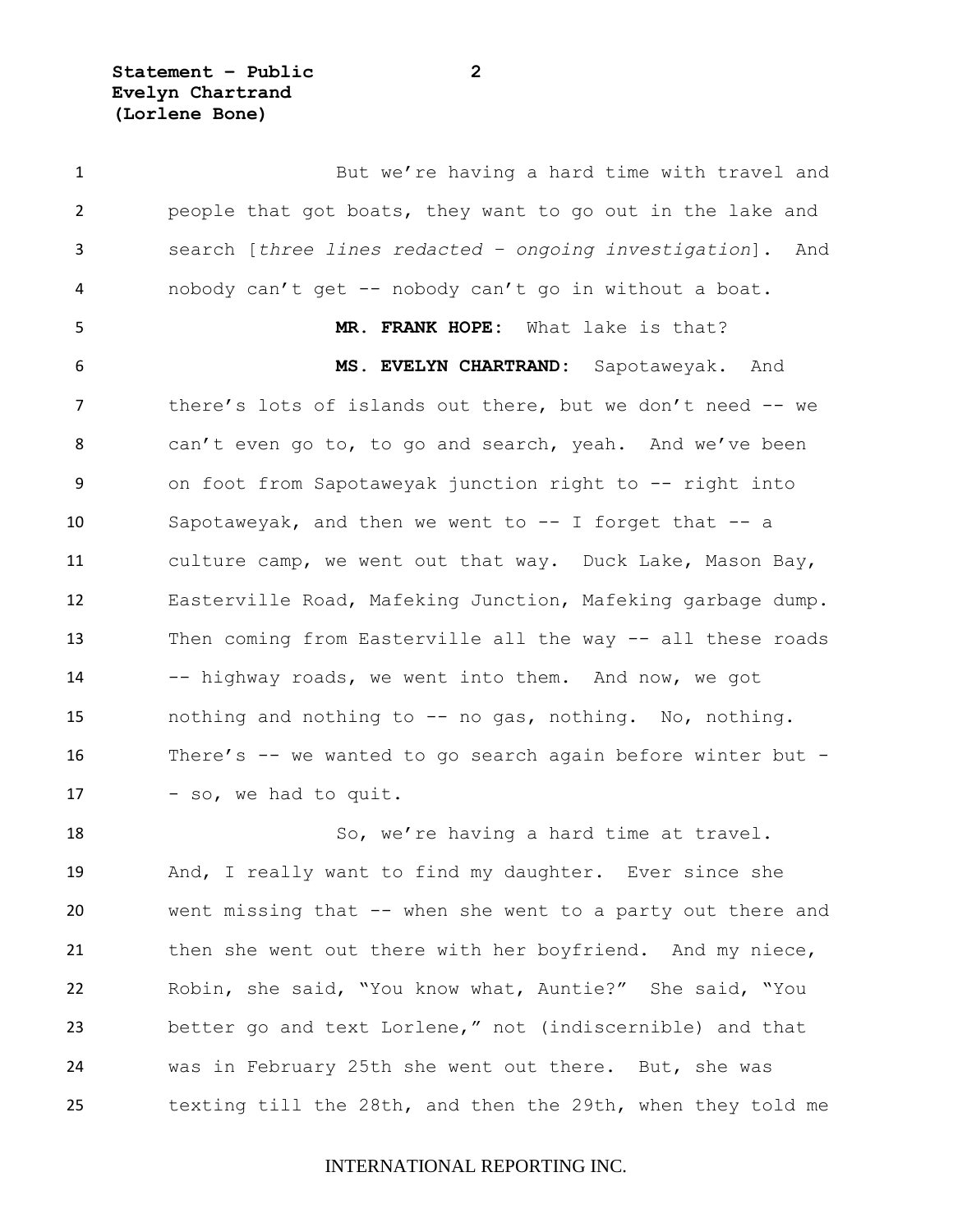**Statement – Public 3 Evelyn Chartrand (Lorlene Bone)**

 that something had happened in Sapotaweyak, and then right away I knew it had to be her because she never phoned home, she never texted me, she never contact her brothers, her sisters, or her aunties, or her step-dad. 5 And then we started searching that  $-$  two days after the 29th. [*Seven lines redacted – ongoing investigation*]. **MR. FRANK HOPE:** What year was this? **MS. EVELYN CHARTRAND:** 2016. February 29th, that's when she was last seen. And all that time, all that year there we had been searching, searching, but we -- but **In 12** [the chief on reserved helped us with gas] but after that, they [quit helping] us, so we couldn't go back. **MR. FRANK HOPE:** And when did the police get involved? **MS. EVELYN CHARTRAND:** The police didn't get involved till a month later because we wanted to find out 18 first what's going on out there. And then, finally, I phoned the cops, told them -- well, you know how the cops are when they say oh, you can't phone 'til 24 hours or so and so. 22 So, it took them a week because this way they were not -- it's not 24 hours. So, then that's when I told them, "Go check Sapotaweyak out." But, they did find bones in Red Deer River, but the autopsy never came back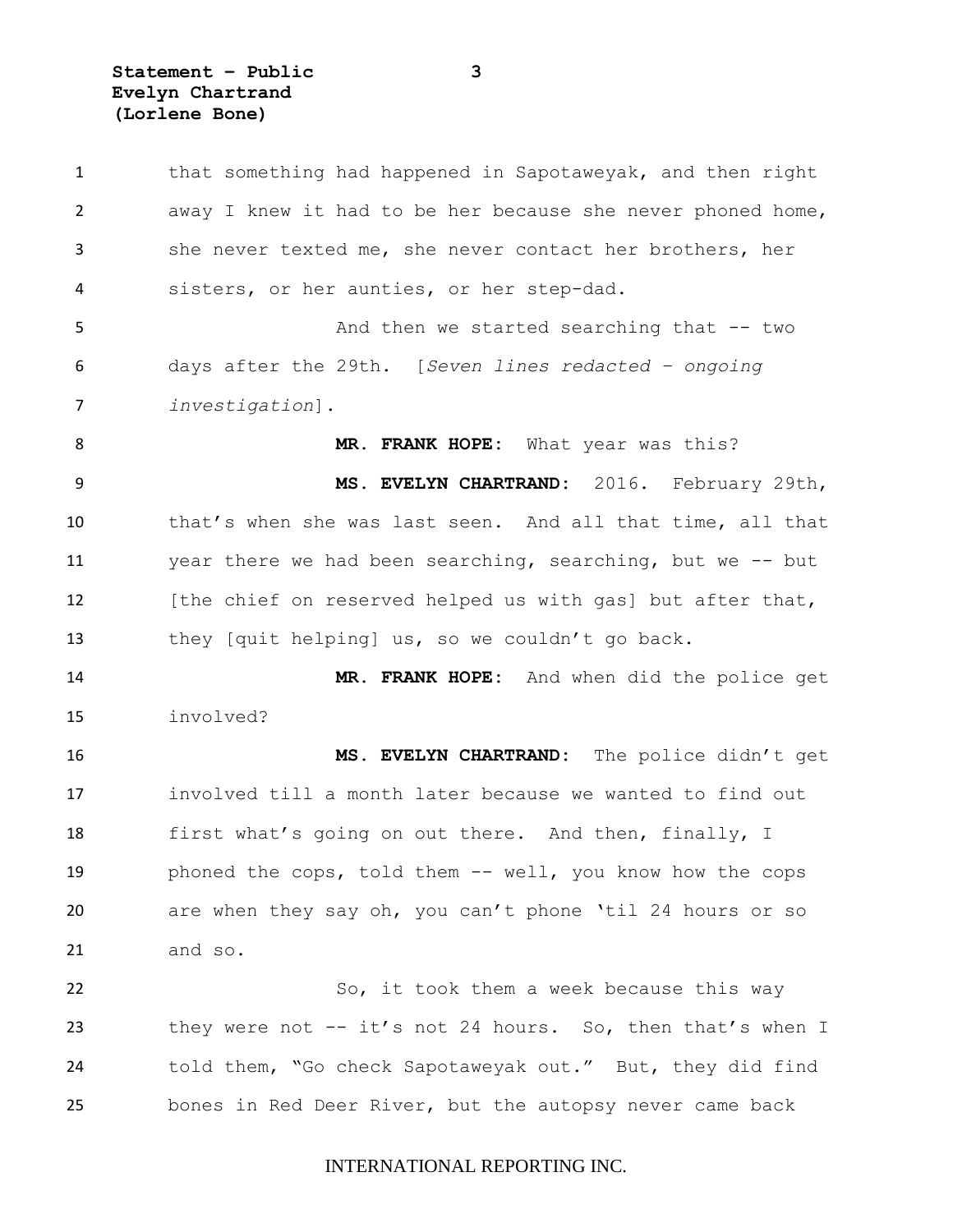**Statement – Public 4 Evelyn Chartrand (Lorlene Bone)**

| $\mathbf{1}$ | and that was a month ago. And I'm still waiting for, what   |
|--------------|-------------------------------------------------------------|
| 2            | do you call? For the autopsy to come back and if that's     |
| 3            | her or not. But that elder said, no, that -- it can't be,   |
| 4            | he said, because when your body is in the water and wrapped |
| 5            | up, he said, it's still, they call it, it wouldn't be bone  |
| 6            | yet. That's what this elder had told me.                    |
| 7            | And I keep contact with this elder. He's                    |
| 8            | from Saskatchewan. And he phones me, or he phones my        |
| 9            | sister. And the investigator I talked to, she's from here   |
| 10           | in Winnipeg. She keeps contact of what's -- the             |
| 11           | investigation.                                              |
| 12           | MR. FRANK HOPE: What's her name, do you                     |
| 13           | know?                                                       |
| 14           | MS. EVELYN CHARTRAND:<br>McCorry. I forget                  |
| 15           | Shannon McCorry.<br>her name now.                           |
| 16           | MR. FRANK HOPE: And what is she, RCMP?                      |
| 17           | MS. EVELYN CHARTRAND: No, she's an                          |
| 18           | investigator.                                               |
| 19           | MR. FRANK HOPE: Investigator with?                          |
| 20           | MS. EVEYLYN CHARTRAND: With -- here in                      |
| 21           | Winnipeg.                                                   |
| 22           | MR. FRANK HOPE: Okay. Yes, it's just that                   |
| 23           | there's different police ---                                |
| 24           | MS. EVELYN CHARTRAND: Yeah.                                 |
| 25           | MR. FRANK HOPE: --- agencies. There is the                  |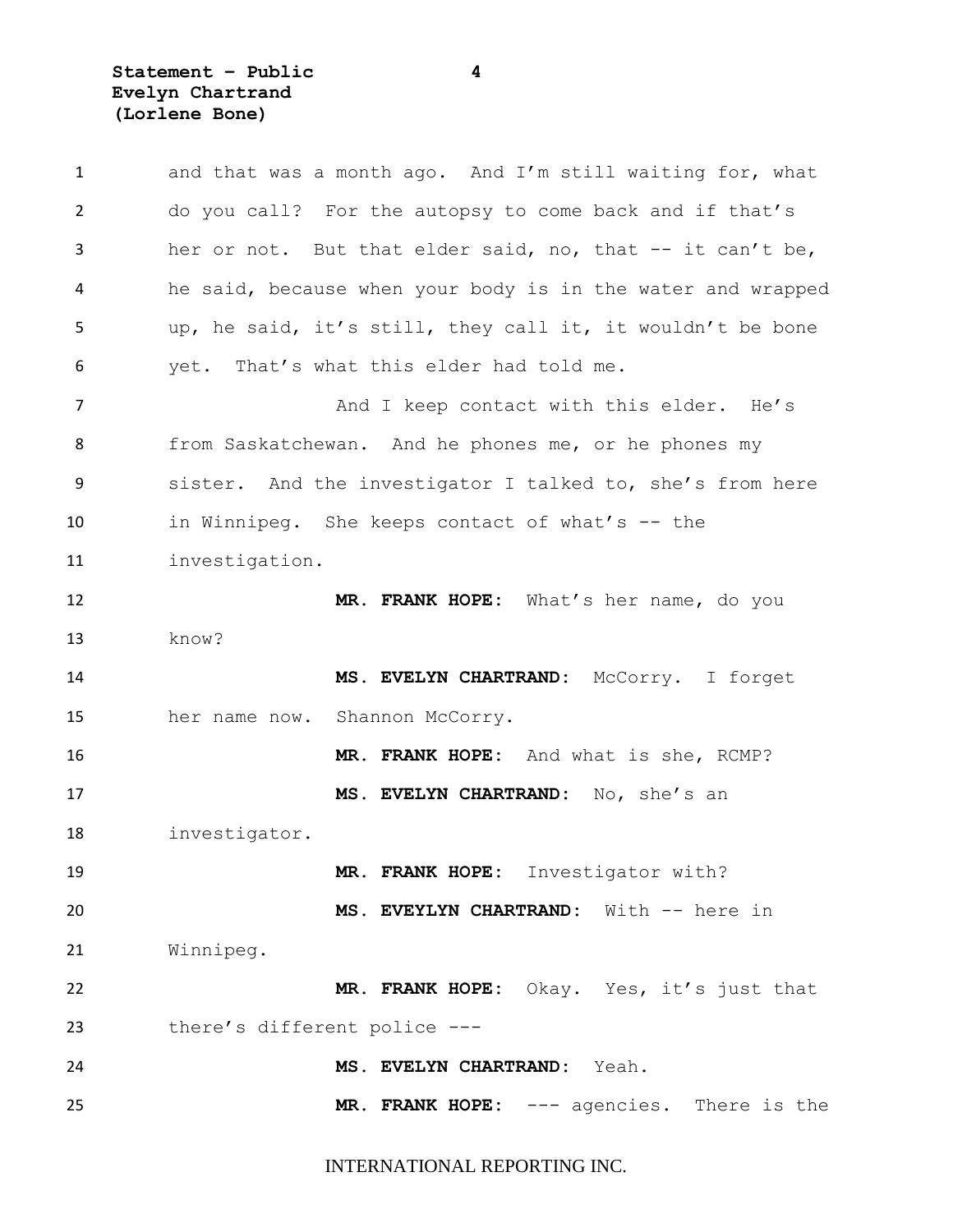**Statement – Public 5 Evelyn Chartrand (Lorlene Bone)**

1 RCMP --- **MS. EVELYN CHARTRAND:** Yeah. **MR. FRANK HOPE:** --- then there's the Winnipeg Police and --- **MS. EVELYN CHARTRAND:** Yeah, well, she's with the Winnipeg Police. **MR. FRANK HOPE:** Winnipeg Police, okay. **MS. EVELYN CHARTRAND:** Yeah. And she works with two other people that contact me from the office. There's one in the office who -- or I don't know her name, but same name, Shannon, but different last name. **MR. FRANK HOPE:** So, it's an active case right now? **MS. EVELYN CHARTRAND:** Yeah. **MR. FRANK HOPE:** They're investigating it? **MS. EVELYN CHARTRAND:** Mm-hmm. And they had this young guy in jail. They had done, what you call it on him? Lying test. So, I never found out what happened to that when -- they didn't say nothing yet to me about it. And still they -- Sapotaweyak people like my cousins, my friends, they're still searching on their own time when they're not working. And then they phone me and (indiscernible) but no. Because they live right there so -- sometimes I go stay with my niece in Sapotaweyak for a week just to go and help them out. But, when I have money,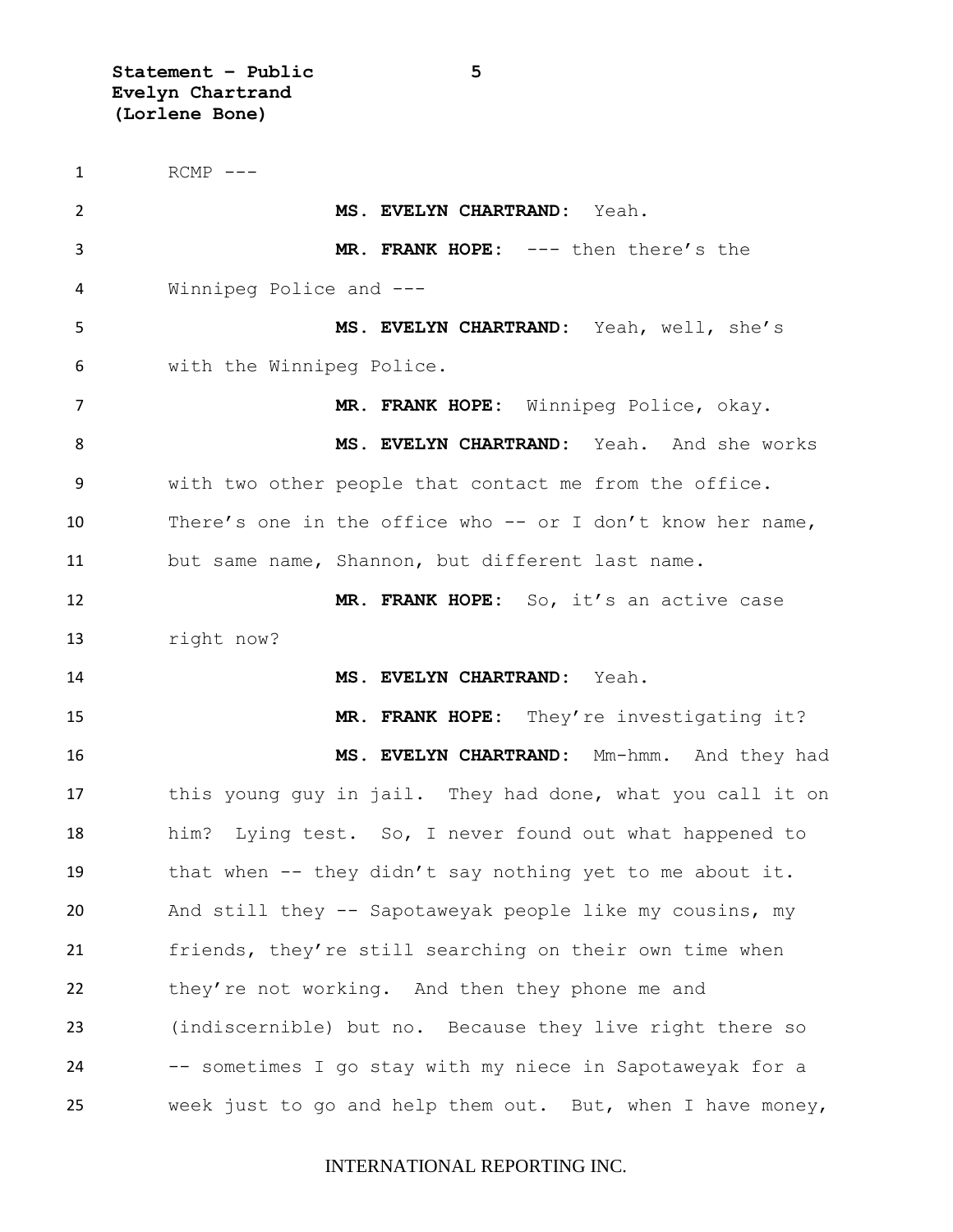**Statement – Public 6 Evelyn Chartrand (Lorlene Bone)**

 then that's when I give my own money to gas out to them. **MR. FRANK HOPE:** What's the distance between your community and where --- **MS. EVELYN CHARTRAND:** Sapotaweyak? **MR. FRANK HOPE:** Yeah. **MS. EVELYN CHARTRAND:** It's 45 -- well, 45 minutes to Mafeking, then Mafeking to Sapotaweyak is another 45 to an hour. **MR. FRANK HOPE:** So, it's all accessible by road? **MS. EVELYN CHARTRAND:** Yeah. **MR. FRANK HOPE:** Yeah? **MS. EVELYN CHARTRAND:** Yeah. **MR. FRANK HOPE:** Okay. **MS. EVELYN CHARTRAND:** And from Indian Birch, like down the lake, you can even go across the -- with a boat to Sapotaweyak. **MR. FRANK HOPE:** Okay. So, there's some places where you can use a boat for transportation? **MS. EVELYN CHARTRAND:** Yeah. **MR. FRANK HOPE:** Okay. **MS. EVELYN CHARTRAND:** That's what people have been asking me. Like, we want to go to that Red Deer Lake before winter. And, I always wanted to check that out, where that woman is talking about, but it's been hard.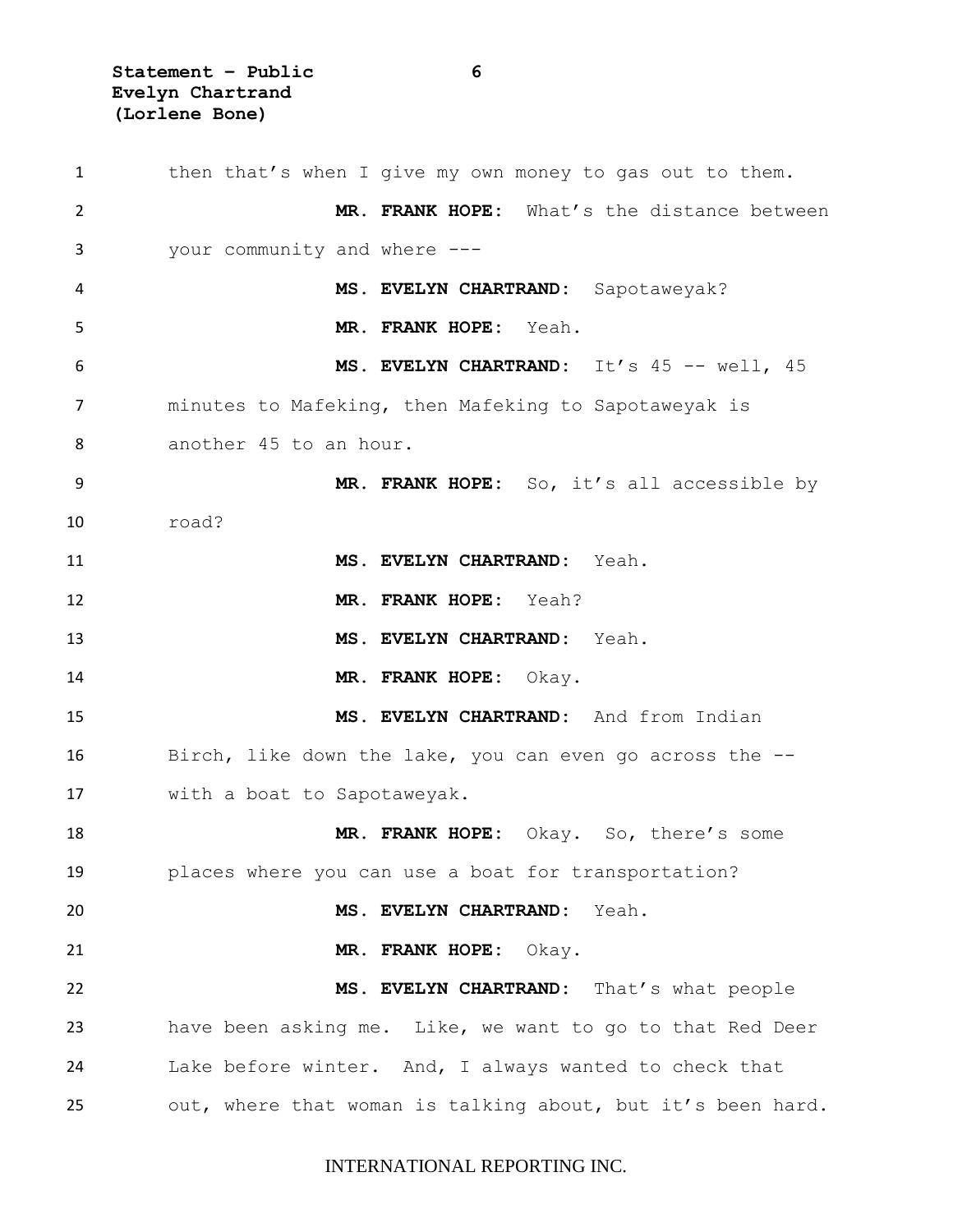**Statement – Public 7 Evelyn Chartrand (Lorlene Bone)**

 **MR. FRANK HOPE:** Is that far from where she was? **MS. EVELYN CHARTRAND:** No, because she was at that house party right in Sapotaweyak. It was right by the bridge, it was by the bridge there. [*Fourteen lines redacted – ongoing investigation].* 7 So, I went up to them and I talked to them 8 and then, yeah, that's what they told me. But -- and I said, are you so certain? Well, I have to quit for a while, I told them, because there's too many deaths in Sapotaweyak. So, a lot of children's death there, and still today. We were going to go back this week and next 13 -- no, last week and this week, but there was two more deaths again. Two young people hung themselves, two young girls so, I couldn't. So, I had to cancel the search again. **MR. FRANK HOPE:** So, all that information is shared with the investigator? **MS. EVELYN CHARTRAND:** Yeah. **MR. FRANK HOPE:** Yeah, okay. So, just tell me a little bit more about Lorlene. And so, that's one of 22 -- how many children do you have? **MS. EVELYN CHARTRAND:** I've got six. **MR. FRANK HOPE:** And, where does Lorlene fit in and  $---$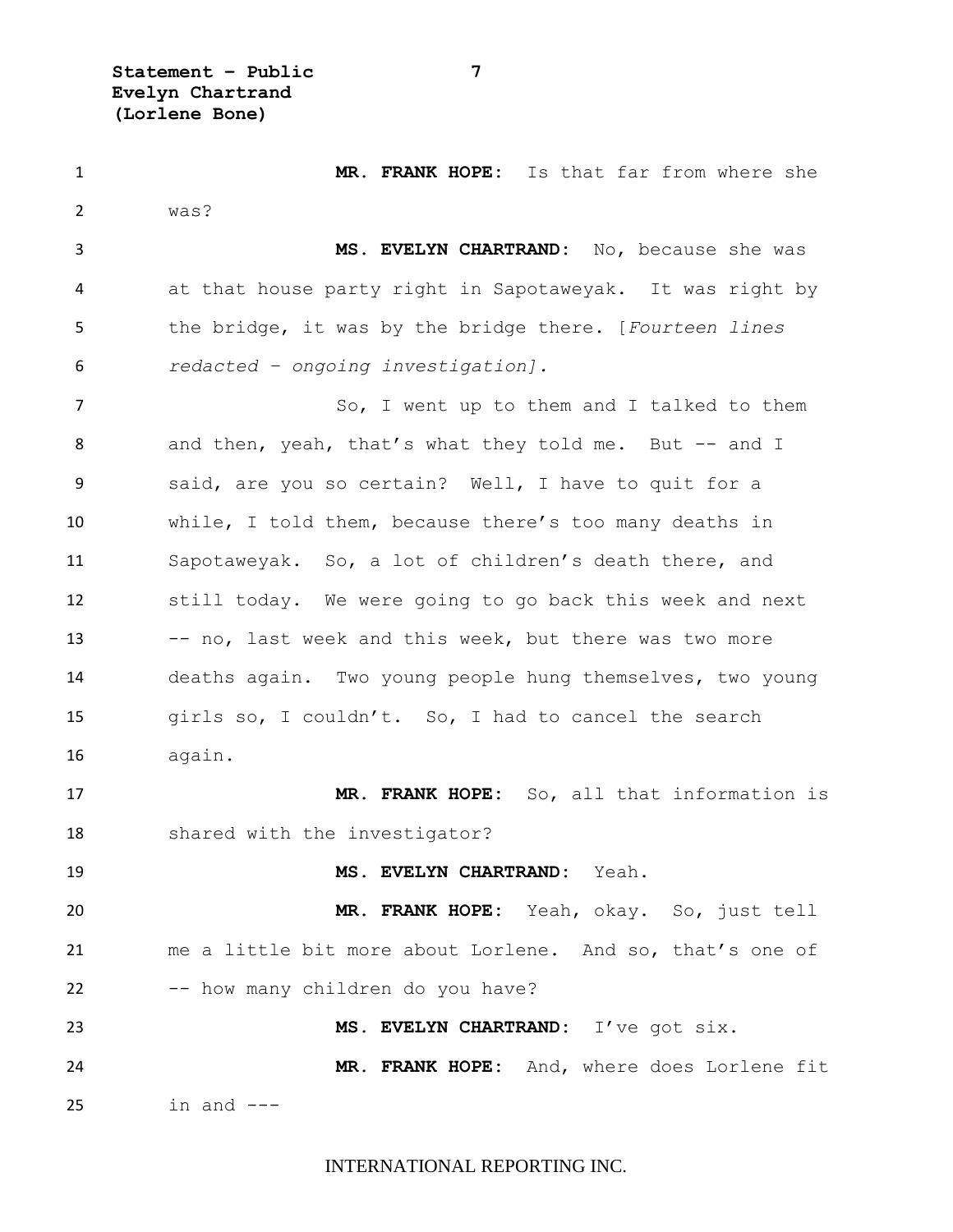**Statement – Public 8 Evelyn Chartrand (Lorlene Bone)**

 **MS. EVELYN CHARTRAND:** Lorlene's my baby. **MR. FRANK HOPE:** Okay. **MS. EVELYN CHARTRAND:** She's the youngest. **MR. FRANK HOPE:** Okay. So, just tell me a little about -- well, about her upbringing and the house that she was  $---$  **MS. EVELYN CHARTRAND:** Yeah, Lorlene was raised -- born and raised with Vicky and Kenneth Bone in Saskatchewan. She went and lived with them when she was four years old. But she kept coming back and forth, to come and see me and bringing the grandchildren to visit me. But she graduated, and she's got four kids. One boy, two girls she's got. **Her step-dad is still alive; step mother**  passed away. Kenneth Bone was living in Saskatchewan, some place in Regina, but he keeps contact with me. She's been -- she did go to school in Swan River. She wasn't having, how do you say, that upbringing in the friendship centre. And she was living in Swan River, but she come home to Indian Birch to come and live with me, and that's when she met this guy from Sapotaweyak and that's when she went to Sapotaweyak. And then after that I didn't see her. **MR. FRANK HOPE:** So, what happened when she was four? Like, when she was raised with her step-parents, what happened there?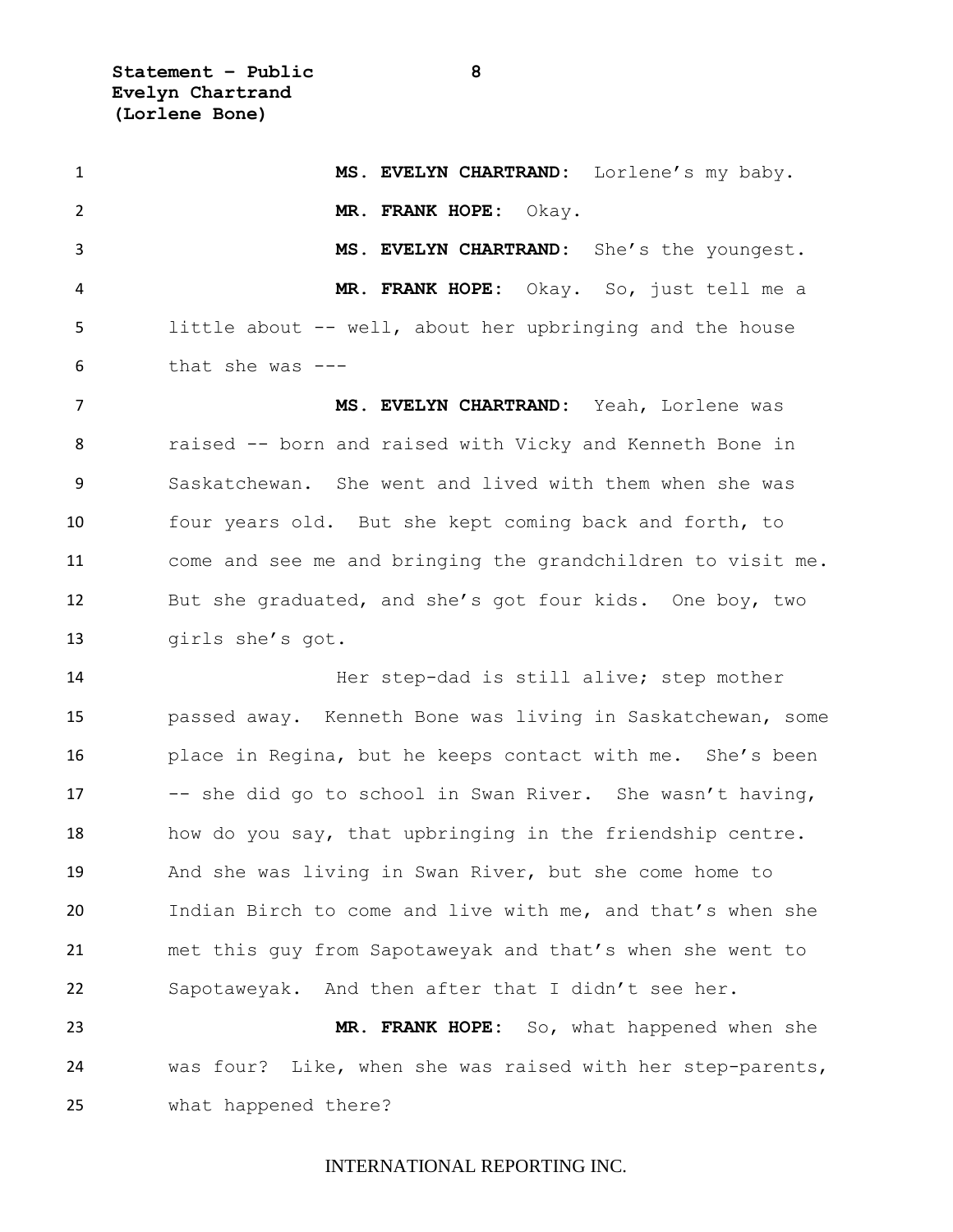**Statement – Public 9 Evelyn Chartrand (Lorlene Bone)**

 **MS. EVELYN CHARTRAND:** She just lived with them and she kept going to school, and she kept coming back and forth on holidays to come and visit me. And then like she -- I didn't give her up, she just -- my friend there, because her kids, she only had two boys and she wanted kids to raise and then I thought, okay, well, if you raise her 7 and let her come home for holidays to see me and -- I told her she can raise her. So, because she was my best friend, and she's from where I come from. She's from Indian Birch. **MR. FRANK HOPE:** And your other children? **MS. EVELYN CHARTRAND:** My other children are at home. **MR. FRANK HOPE:** Okay. **MS. EVELYN CHARTRAND:** Well, one is in Brandon going to school right now and one is in Duck Bay. He's a -- doing fireman work out there. My other son lives in Birch, at the reserve. My two sons are out there. One is a mechanic, he is a mechanic, and my other son is working as a housing. They're working. And one is going to school. **MR. FRANK HOPE:** And how old was Lorlene when she went missing? **MS. EVELYN CHARTRAND:** Her birthday was January 18, she'd be 32. Oh, I don't know. 1985 was her birthdate.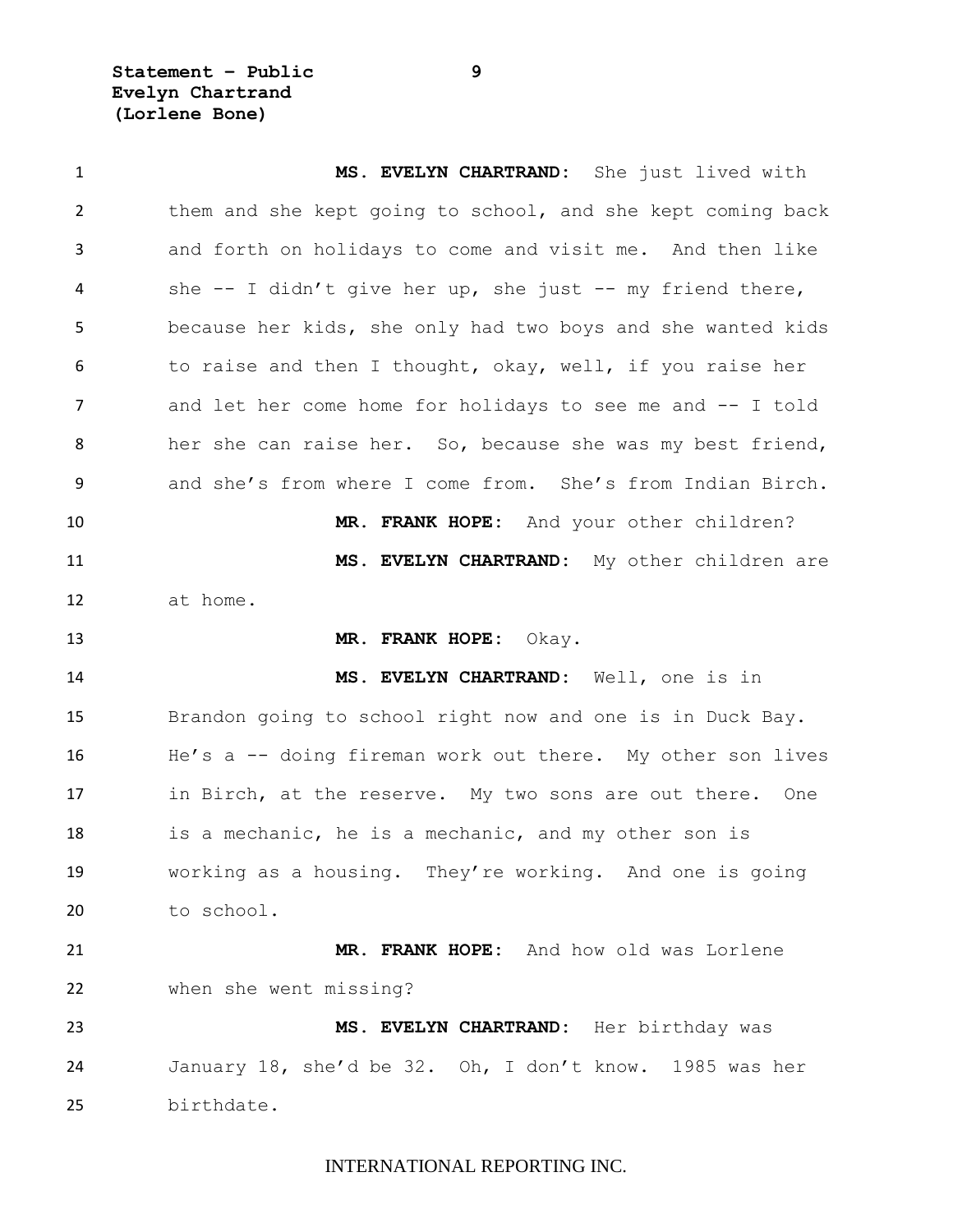**Statement – Public 10 Evelyn Chartrand (Lorlene Bone)**

 **MR. FRANK HOPE:** She was born in --- **MS. EVELYN CHARTRAND:** '85. **MR. FRANK HOPE:** --- '85? **MS. EVELYN CHARTRAND:** Yeah. January 18, '85. So, it would have been, I'd say about 32/33. **MR. FRANK HOPE:** Yeah, '85, '95 -- and that was your youngest? 8 MS. EVELYN CHARTRAND: That's my youngest. **MR. FRANK HOPE:** Your youngest. **MS. EVELYN CHARTRAND:** Yeah, she's my youngest. And my grandkids always phoned me, texted me and always asked me, did you guys find mom yet? And I don't know how to explain to them. I don't know how to tell 14 them, but I try. I try to explain to them the way I can, but it's too hard for me. **MR. FRANK HOPE:** And where are her children? **MS. EVELYN CHARTRAND:** They are with their father in -- oh, I don't know that reserve. By Brandon, in that reserve. I don't know what it's called. Yeah, that's where they are --- **MR. FRANK HOPE:** So, they're with dad? **MS. EVELYN CHARTRAND:** --- with their dad. **MR. FRANK HOPE:** Okay. **MS. EVELYN CHARTRAND:** And their grandmother. The father's mom.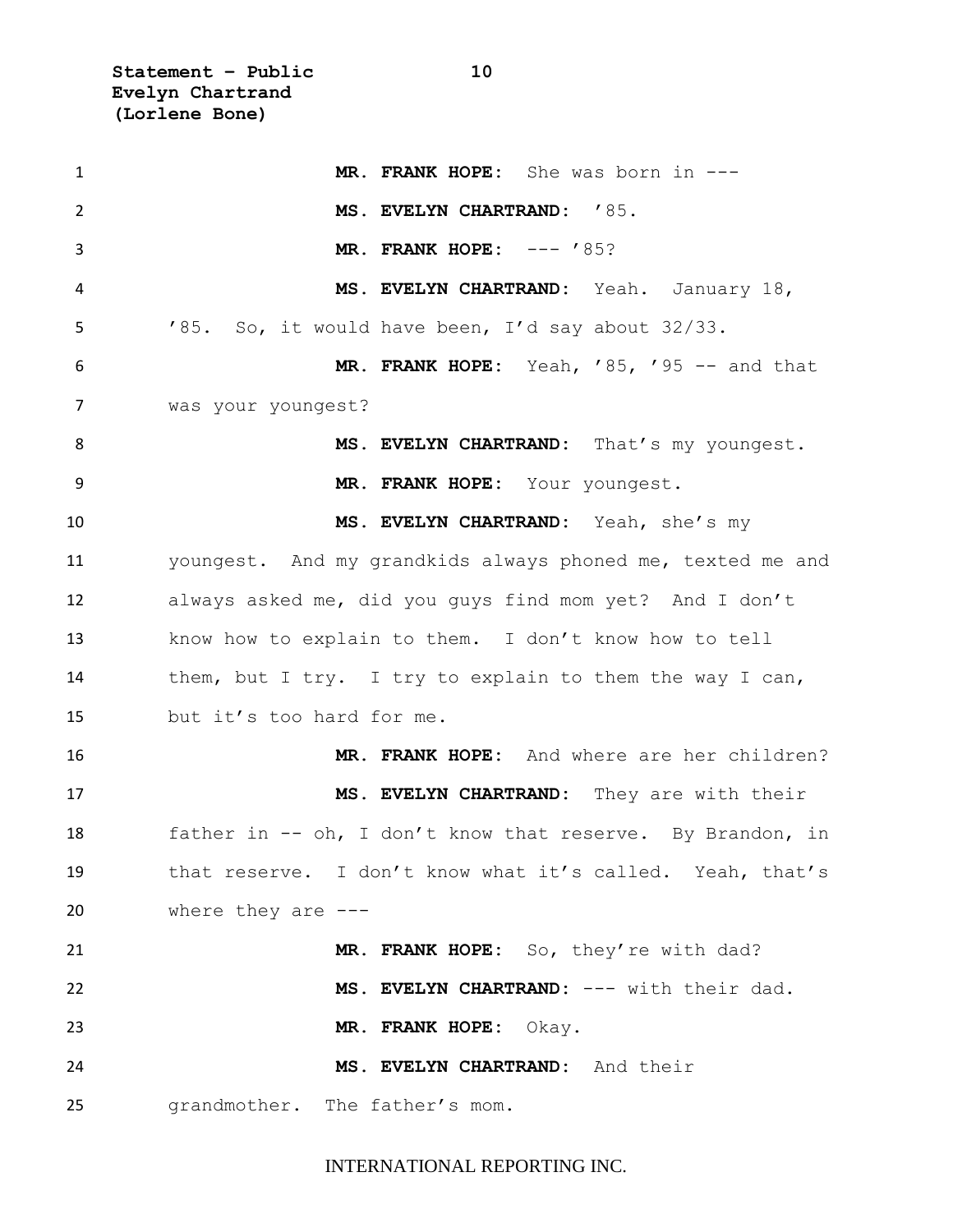**Statement – Public 11 Evelyn Chartrand (Lorlene Bone)**

 **MR. FRANK HOPE:** Do you know how old they 2 are? **MS. EVELYN CHARTRAND:** Well, when they left, [Grandson 1] was only about -- oh, they were only small when they left. Now, they're all, you know, they're all grown up now. Yeah. Especially, the baby. [Granddaughter 7 1] was only about two years old. **MR. FRANK HOPE:** So, your daughter went missing in 2016, right? So, a little over a year ago, right? **MS. EVELYN CHARTRAND:** Yeah. **MR. FRANK HOPE:** Okay. But they actually left earlier? **MS. EVELYN CHARTRAND:** Yeah, they left earlier, yeah. They left their mom, the mother come -- the father come and got them, yeah. **MR. FRANK HOPE:** So, the children weren't with Lorlene? **MS. EVELYN CHARTRAND:** No. **MR. FRANK HOPE:** Okay. **MS. EVELYN CHARTRAND:** They were only there for a while at the reserve with us. **MR. FRANK HOPE:** So, what can you tell me about her lifestyle? What was going on in her life at the time? Was there alcohol, drugs?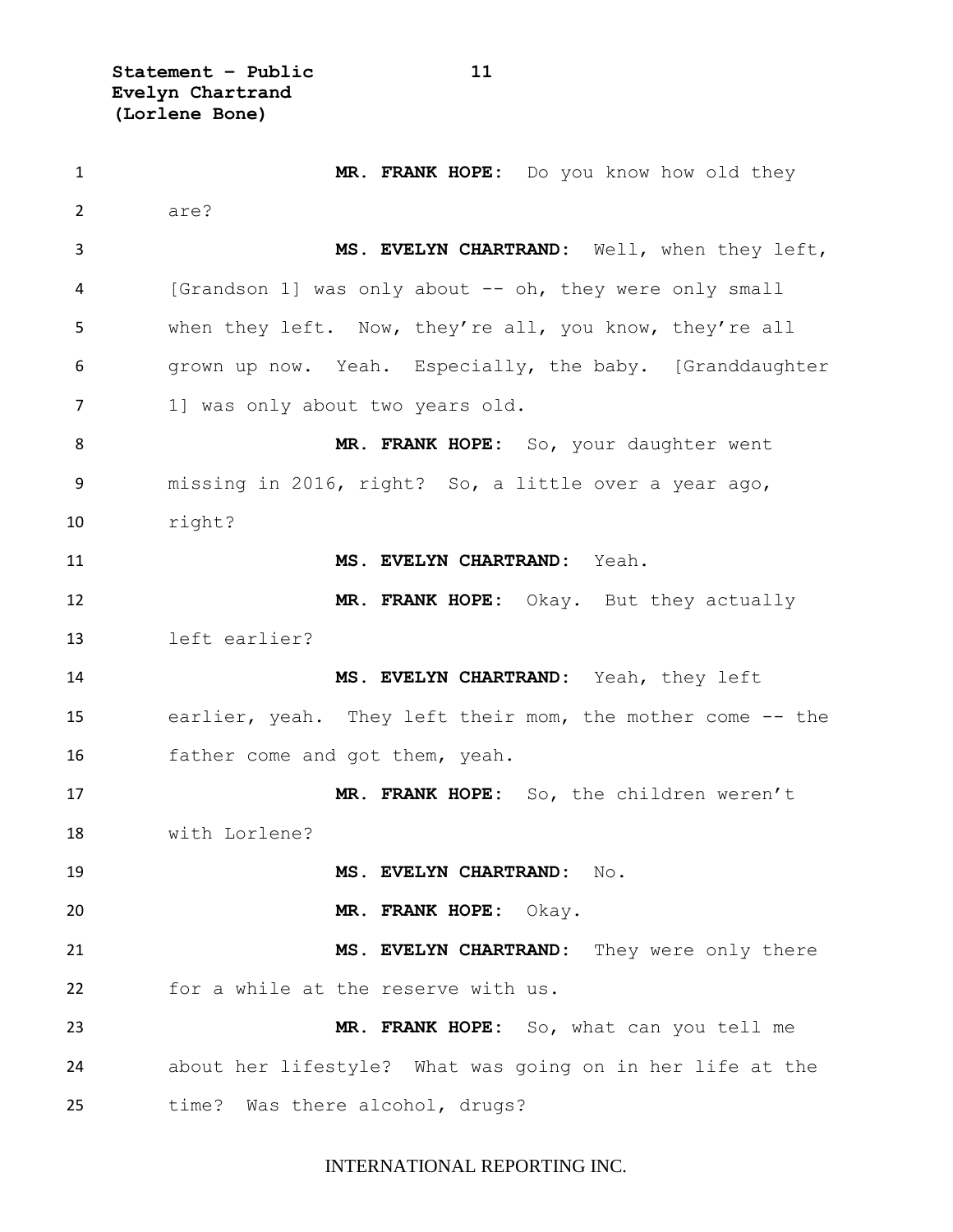**Statement – Public 12 Evelyn Chartrand (Lorlene Bone)**

 **MS. EVELYN CHARTRAND:** Well, she was on -- she was always on drinking some -- drinking. And it was bad when she used to live in Swan. But when -- but I don't know about drugs, just the drinking that I know of, but I don't know about drugs. I don't know if she has taken that or not. My kids or most of my kids that I know that 8 are living on the reserve right now, they're not even -- they don't even -- they drink occasionally but not take drugs. And the one that's in Brandon that's going to school, she doesn't even drink at all. And the one in Duck Bay, I don't know because that one lives with her dad in Duck Bay. And her auntie brought her up. Yeah. So, I don't know if she drunks or drugs. I don't know. **MR. FRANK HOPE:** Was she involved with the justice system? Has she --- **MS. EVELYN CHARTRAND:** No. **MR. FRANK HOPE:** --- ever been in trouble? Any involvement with, like, you know, foster care, that kind of stuff? **MS. EVELYN CHARTRAND:** No. **MR. FRANK HOPE:** How about a history of residential school. Did you go to a residential school --- **MS. EVELYN CHARTRAND:** Yes. **MR. FRANK HOPE:** --- did your parents? Tell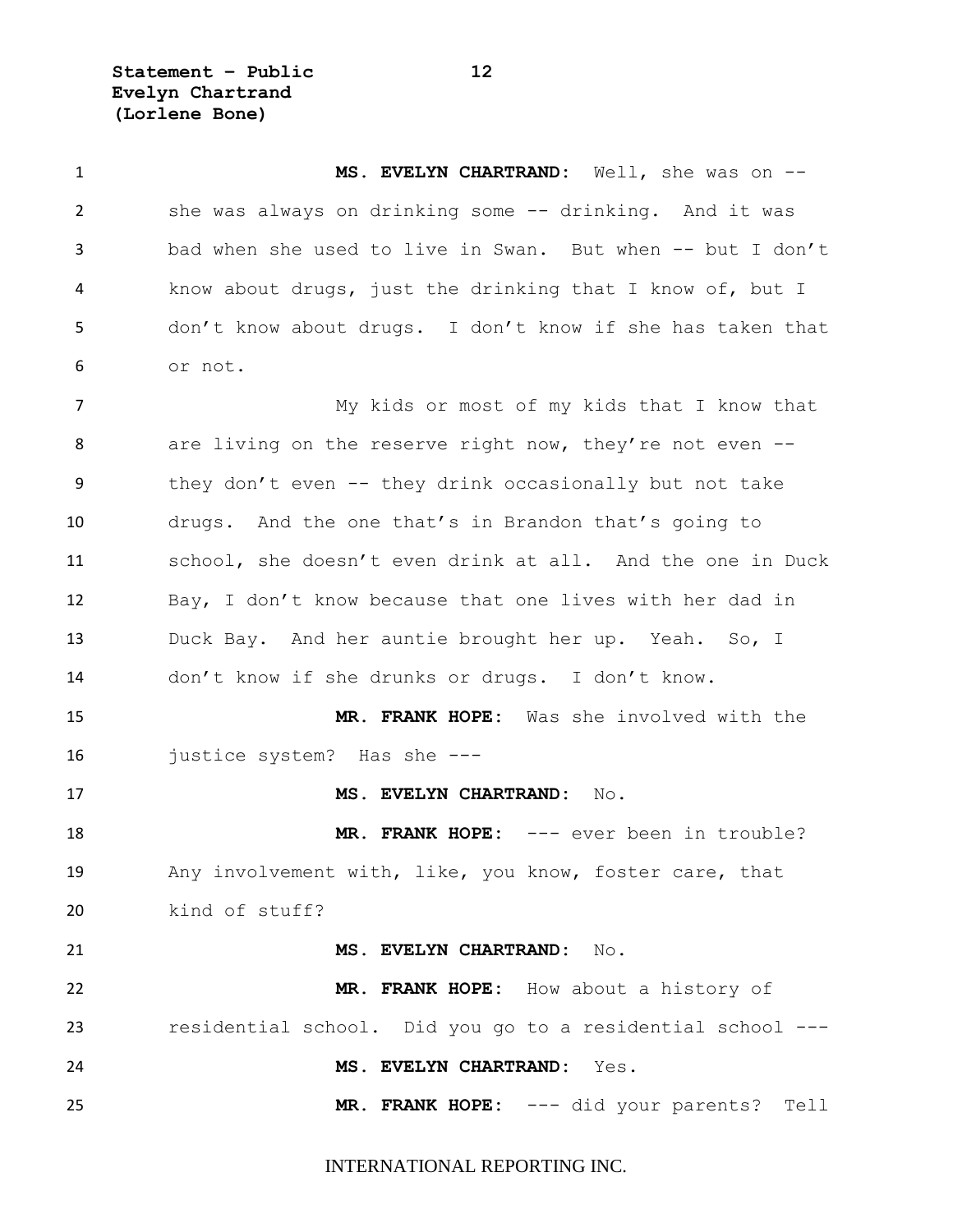**Statement – Public 13 Evelyn Chartrand (Lorlene Bone)**

me about that.

 **MS. EVELYN CHARTRAND:** When I went to school, I went to school in Dauphin, and I was there from 1974 to '75, I was there. And I was in day school in Bridge River from '67 to '69. I talked to my kids when, you know, when things come to me and I don't want them to experience what I went through and I tried hard to tell 8 them, you know, things happen. And you know, when you're -- when you got to leave the reserve to go to school and things that happen to you in there it's, like, you know, things can happen to you, as I said. Because now, today, you look everybody -- you guys get everything, I said, and you know what we used to get. Now, today, you guys get everything what you want. Like, when I had my residential school money, when they gave me the money, my siblings, there was 17 four of them and my two sons, my other kids weren't around, I gave them all \$10,000 apiece. And then whatever I had left, I took a trip. I went -- well, I was always gone. I was gone. 21 1 1 Came to Winnipeg, The Pas. I was in Regina, went to Brandon. I had my car and they stole my car, and now it's in a ditch, burnt. So, now -- and then I 24 tell them, you know, I shouldn't have took that money, I told them. I should have just gave it to the people that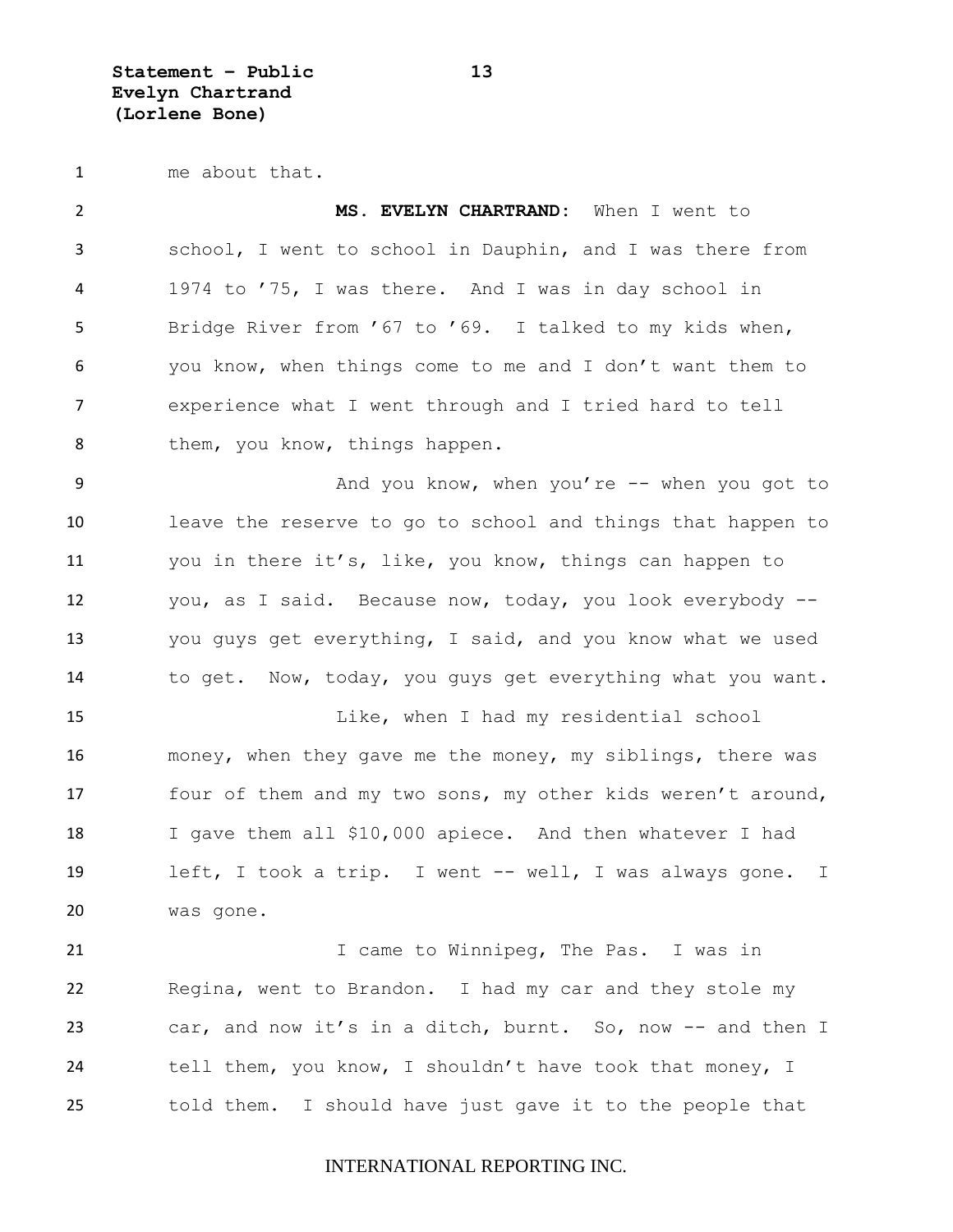**Statement – Public 14 Evelyn Chartrand (Lorlene Bone)**

 were -- that needed it out there. **MR. FRANK HOPE:** Your parents? **MS. EVELYN CHARTRAND:** My parents passed away in -- 10, 15 years ago. They're both birthdays were April 7th, 1927 and 1926, Roland and Eva Brass. **MR. FRANK HOPE:** So, you said they both went to residential school? **MS. EVELYN CHARTRAND:** They both did, yeah. **MR. FRANK HOPE:** And were they also traditional? **MS. EVELYN CHARTRAND:** Yeah. **MR. FRANK HOPE:** Yeah. Tell me a little about  $---$  **MS. EVELYN CHARTRAND:** Well, my dad comes from Saskatchewan Keys reserve and my mom comes from Sapotaweyak. Well, it wasn't Sapotaweyak; before, it was (indiscernible). **MR. FRANK HOPE:** Okay. **MS. EVELYN CHARTRAND:** Yeah. Shoal River; that's what it was called the first time. It was Shoal River. And then my mom, she's alone, but she's got step- sisters and two brothers -- no, three brothers. And my dad had -- my dad was only -- three brothers and four step- brothers. And they all went to school in Saskatchewan and some of them went to school in Saskatchewan, and some of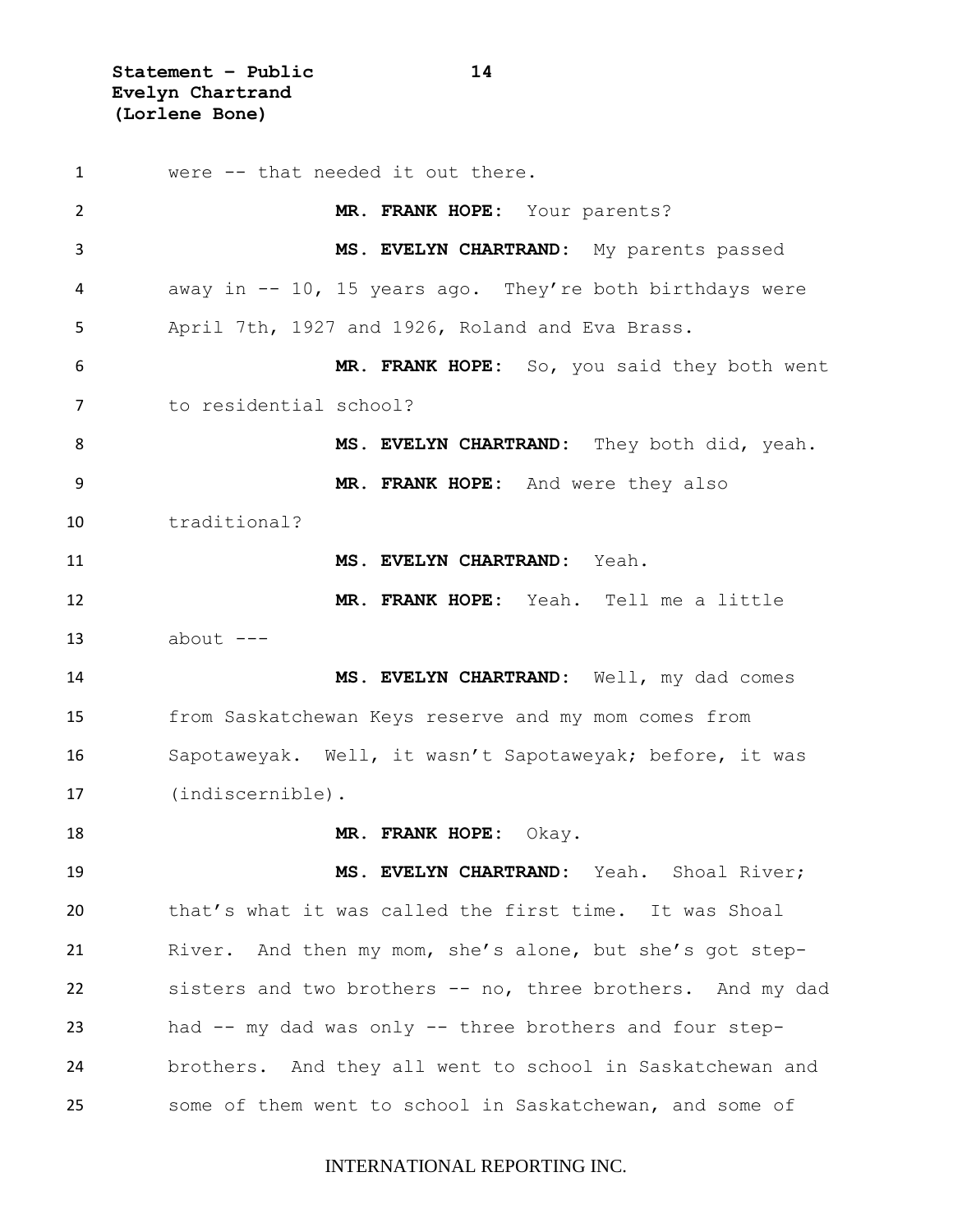**Statement – Public 15 Evelyn Chartrand (Lorlene Bone)**

1 them went to school in Sapotaweyak and Camperville 2 (indiscernible), places I know where they went. And, like, [my dad] used to do moose hunting (indiscernible) sweats. And today, that's going on right now, and we've got a man that does that for us. He also does sweats for the people. 6 And we've got our own traditional ground. It's outskirts of (indiscernible). They've got a 8 traditional ground where they go and have their sweats. 9 And [women's] (indiscernible) sweats and we go and women gathering, we go there. We have a woman gathering if we need to talk to somebody. We take the elders out there. We have a gathering, we're smudging, our feast. And they all just learn, the young people, how to cook and make outside bannock.

 So, there's things happening right now. Like, before the reserve down below -- right now there's no houses there. There's only my sister and her son and my niece, and the band office, and the fire hall, and the water treatment plant, and health office. That's it. And, everything has moved up the highway, so that's where the (indiscernible) on the number 10 highway. We're between Birch River and Mafeking.

 **MR. FRANK HOPE:** So, a lot of the transportation is by road and sometimes by boat. So, did Lorlene have her own transportation or how did she get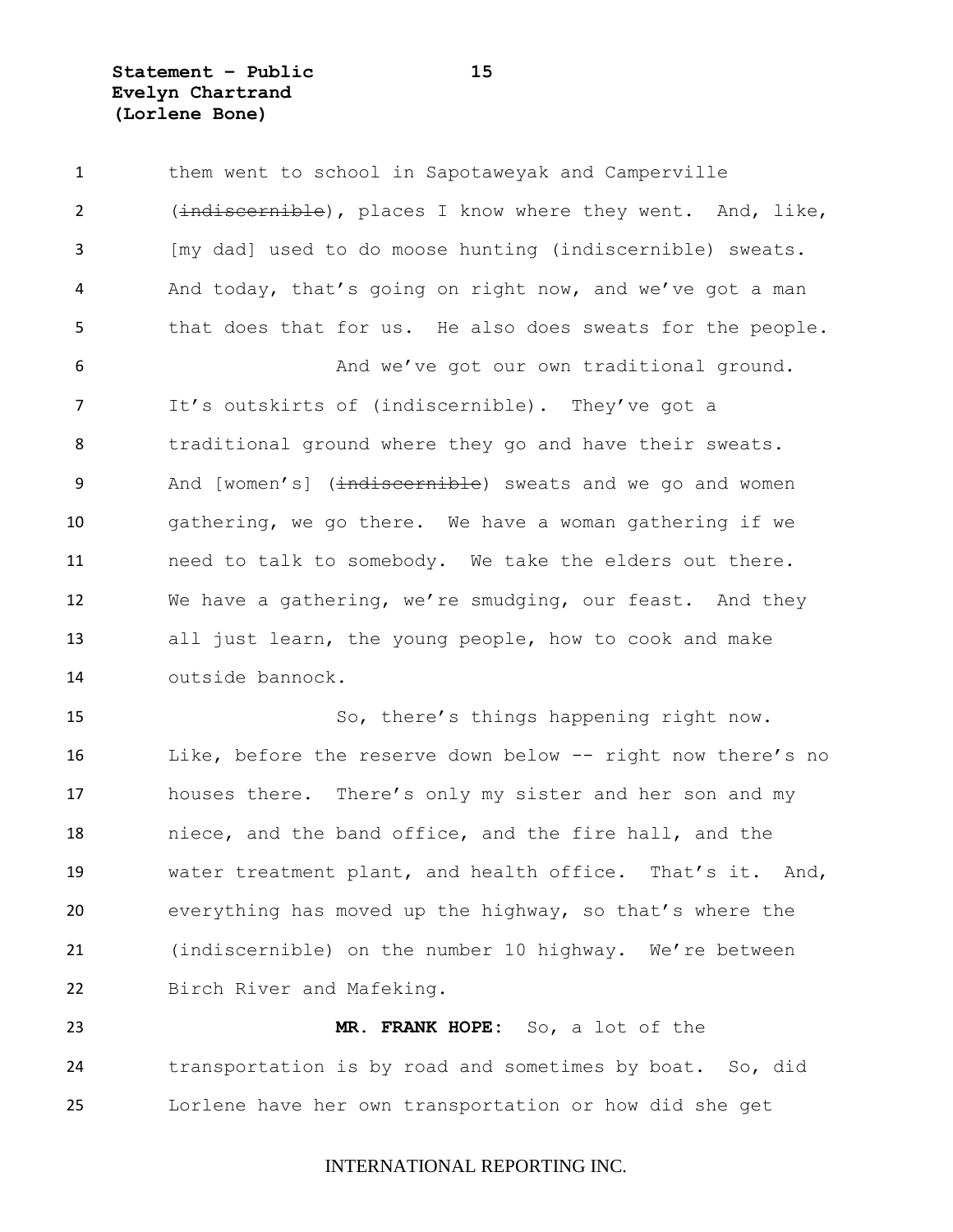**Statement – Public 16 Evelyn Chartrand (Lorlene Bone)**

around?

 **MS. EVELYN CHARTRAND:** She took around -- but she had licence, yeah, driver's license, but she never had a vehicle. The only time she had a vehicle, when she lived with her step-mom. She bought her a vehicle. But when she goes out drinking, [they] used to take it away from her, so she won't drink and drive. And that's what I used to do with her back when at [home there in] (indiscernible). She was -- people were trying to get her to drive and I'd tell her no, no, you're not driving if you're drinking. Or I'll take her licence away and I'll tell her, no you're not driving. So, she never -- she always had friends to pick her up or take her out, yeah. **MR. FRANK HOPE:** So, you said you got -- you came here by -- bus services from here lead to your community? **MS. EVELYN CHARTRAND:** Right on number 10 Highway. **MR. FRANK HOPE:** Yeah? **MS. EVELYN CHARTRAND:** There is a gas bar 21 there, that's where the bus stops. **MR. FRANK HOPE:** Okay. **MS. EVELYN CHARTRAND:** Just to pick up people because the bus goes by there by 11:30, and it gets to Swan 12:00. And then, like, if I have -- like, I've got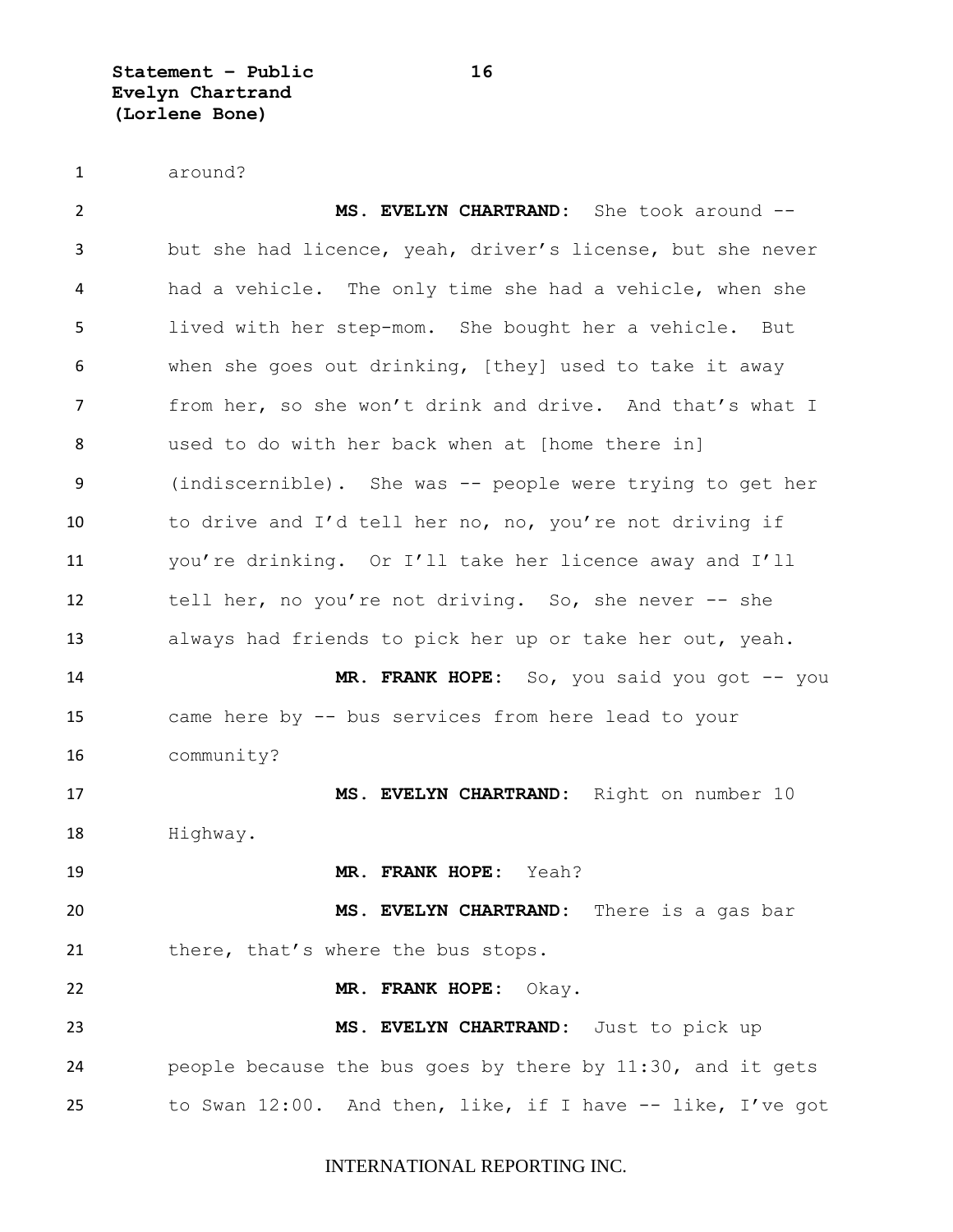**Statement – Public 17 Evelyn Chartrand (Lorlene Bone)**

| 1              | a medical appointment Monday. Like, I have to go home,      |
|----------------|-------------------------------------------------------------|
| $\overline{2}$ | come back again Sunday. But I told them, I'll stay here     |
| 3              | till my appointment. I don't have to rush home. Yeah,       |
| 4              | because I have my appointment Monday. And, I said I don't   |
| 5              | have to rush home. I can -- this -- I could just transfer   |
| 6              | to a hotel, another hotel and phone the medical to give me  |
| $\overline{7}$ | a hotel till my appointment.                                |
| 8              | MR. FRANK HOPE: So, that road is very                       |
| 9              | transient? There's a lot of transit?                        |
| 10             | MS. EVELYN CHARTRAND: Yeah, a lot of                        |
| 11             | traffic, yeah. And there's -- right now, they are building  |
| 12             | a health office on the highway. They're building a --       |
| 13             | starting school in 2019. And they're building -- there's a  |
| 14             | (indiscernible) office there already. And they're building  |
| 15             | the place where these young people that's already, young -- |
| 16             | old enough to have houses, they can't. So, they're          |
| 17             | building duplexes for young people. There's a lot of        |
| 18             | things going, like elders' meeting every month. We have --  |
| 19             | that's -- I'm considered as an elder now; I'm 55. So, I'm   |
| 20             | in an elders' group.                                        |
| 21             | MR. FRANK HOPE: Yes. You're getting there.                  |
| 22             | MS. EVELYN CHARTRAND: Yeah. So, when                        |
| 23             | somebody comes and asks me to smudge them, so I smudge      |
| 24             | them, and I got all that stuff at home. Yeah.               |
| 25             | MR. FRANK HOPE: So, let's just go back to                   |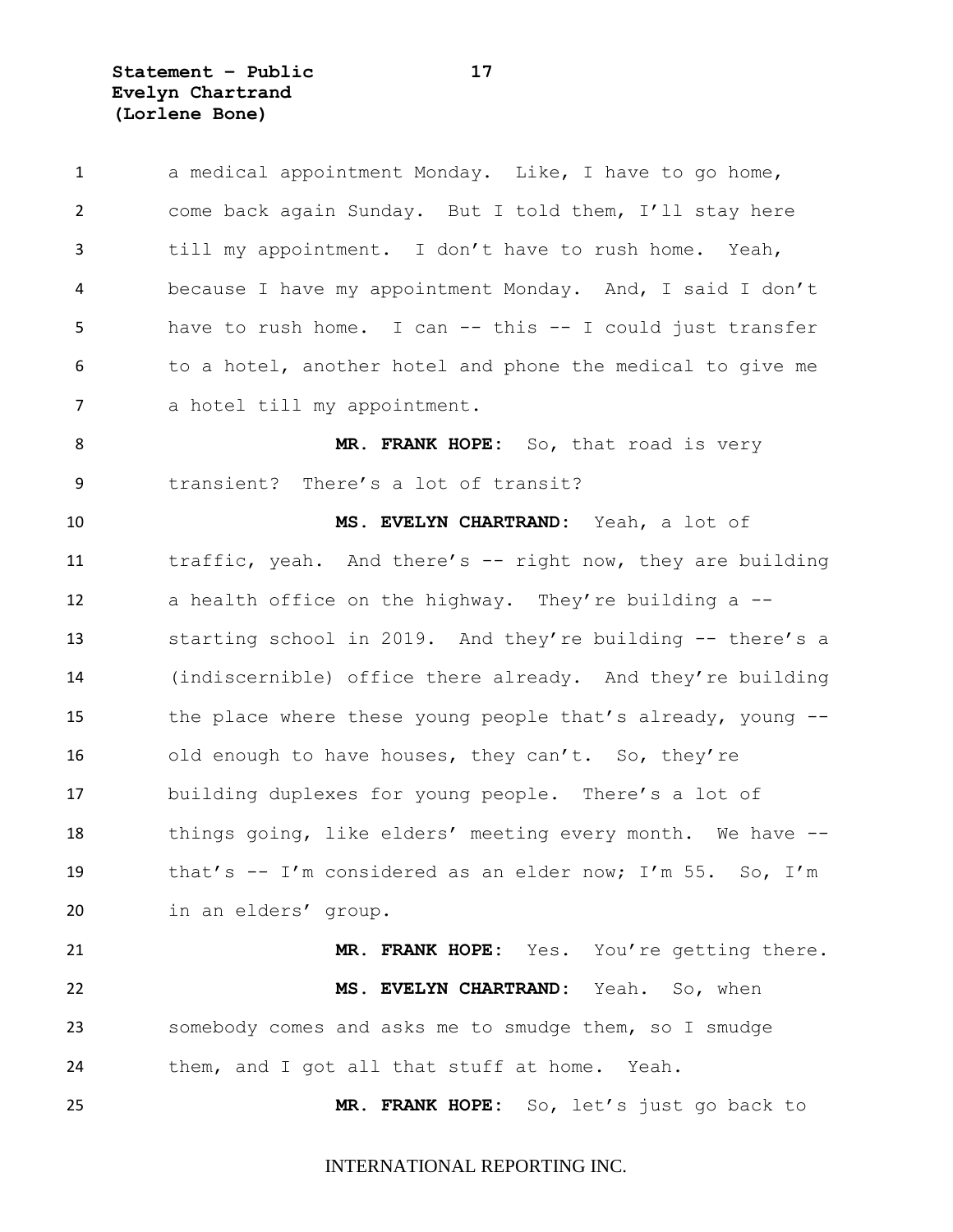**Statement – Public 18 Evelyn Chartrand (Lorlene Bone)**

 when Lorlene disappeared. You mentioned you didn't report it till about a week after and the police got involved with it a month after that, right? **MS. EVELYN CHARTRAND:** Yeah. **MR. FRANK HOPE:** And then you had some difficulty with getting help from the community where she was? 8 MS. EVELYN CHARTRAND: Mm-hmm. **MR. FRANK HOPE:** And so, how do you think you can improve those communications in regards to police, people in the community? What do you think needs to be done? **MS. EVELYN CHARTRAND:** We need to talk to people to try and get involved. We need to fix the re- happening. To, you know, try to get like -- this chief we got, I tried to talked to him, I don't know (indiscernible). **MR. FRANK HOPE:** Your chief? **MS. EVELYN CHARTRAND:** Our chief. **MR. FRANK HOPE:** Yeah. **MS. EVELYN CHARTRAND:** Yeah. He's kind of -- I don't know. Because look, I phoned up that night I said, "I want a bus ticket. I want to go to this thing." You know what? He turned around and said, "You know what? Too bad," you know? I thought you were supposed to help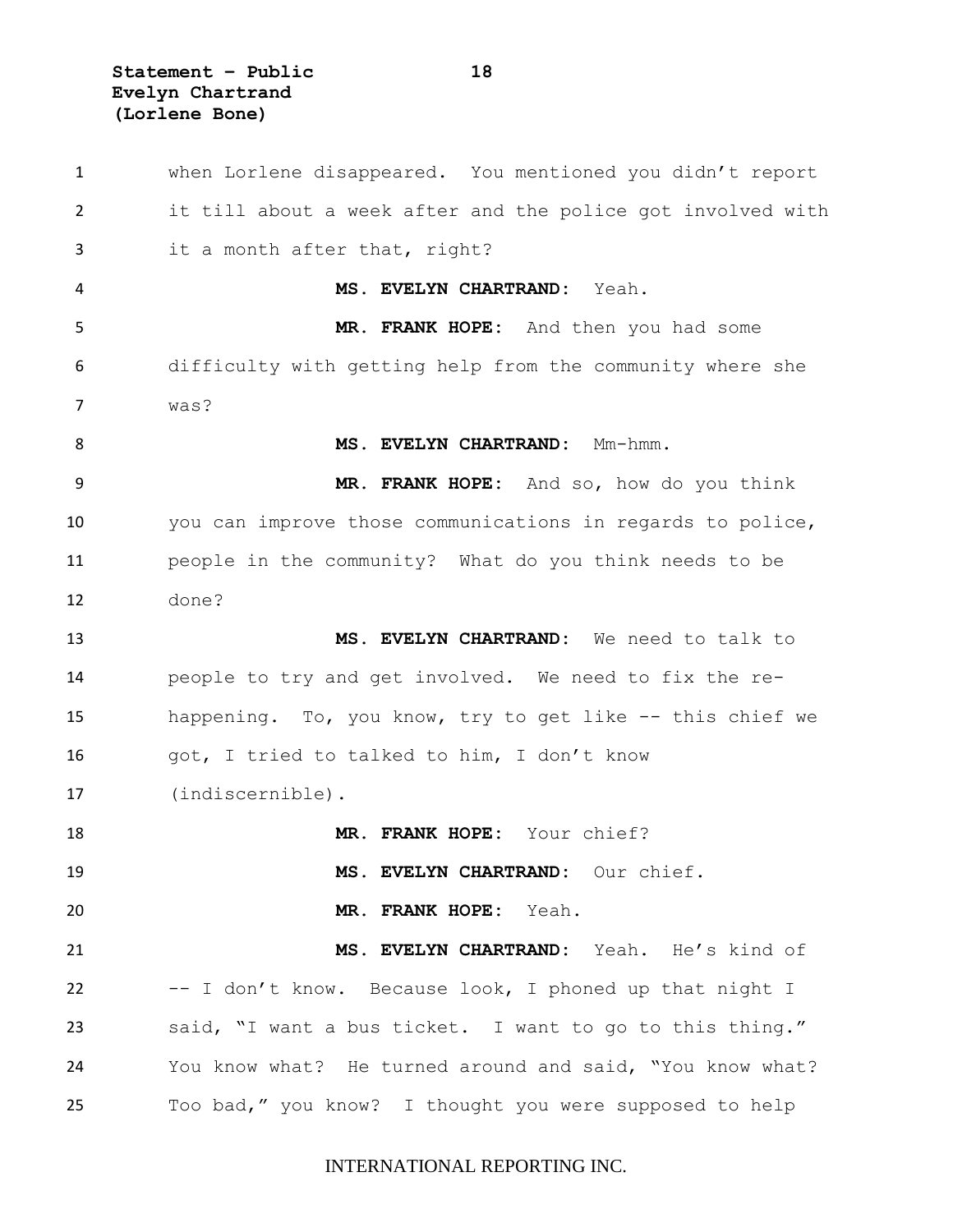**Statement – Public 19 Evelyn Chartrand (Lorlene Bone)**

1 the people and not turn around and say, oh this person -- this person. But that's what he said to me. So, I just give up on the chief or whatever. I can be -- we've done everything ourselves. Like, we try. I -- like, I think -- I told my niece, I said, "Well, we can't depend on nobody. If they don't want to help us, I guess we'll have to do it on our own." And the cops, if 8 they get involved, let them get involved, right? They don't want to get involved. Well, it's us. That's what I said, it's us. And there's one person in Sapotaweyak let 11 me press -- how do you say that, when people -- to go --- **MR. FRANK HOPE:** Volunteer? **MS. EVELYN CHARTRAND:** --- into her house. **MR. FRANK HOPE:** Into her home? **MS. EVELYN CHARTRAND:** To make -- where you can go to cook and feed the people and -- the post. **MR. FRANK HOPE:** Okay. **MS. EVELYN CHARTRAND:** That was my niece, Loretta (indiscernible), she helped me out. She's the one lending me her house. **MR. FRANK HOPE:** Okay. **MS. EVELYN CHARTRAND:** Yeah. And I have -- the band office in Sapotaweyak, they didn't even lend us the band office. We had to use her house. And how I got groceries was I went around Swan River, I went all over, I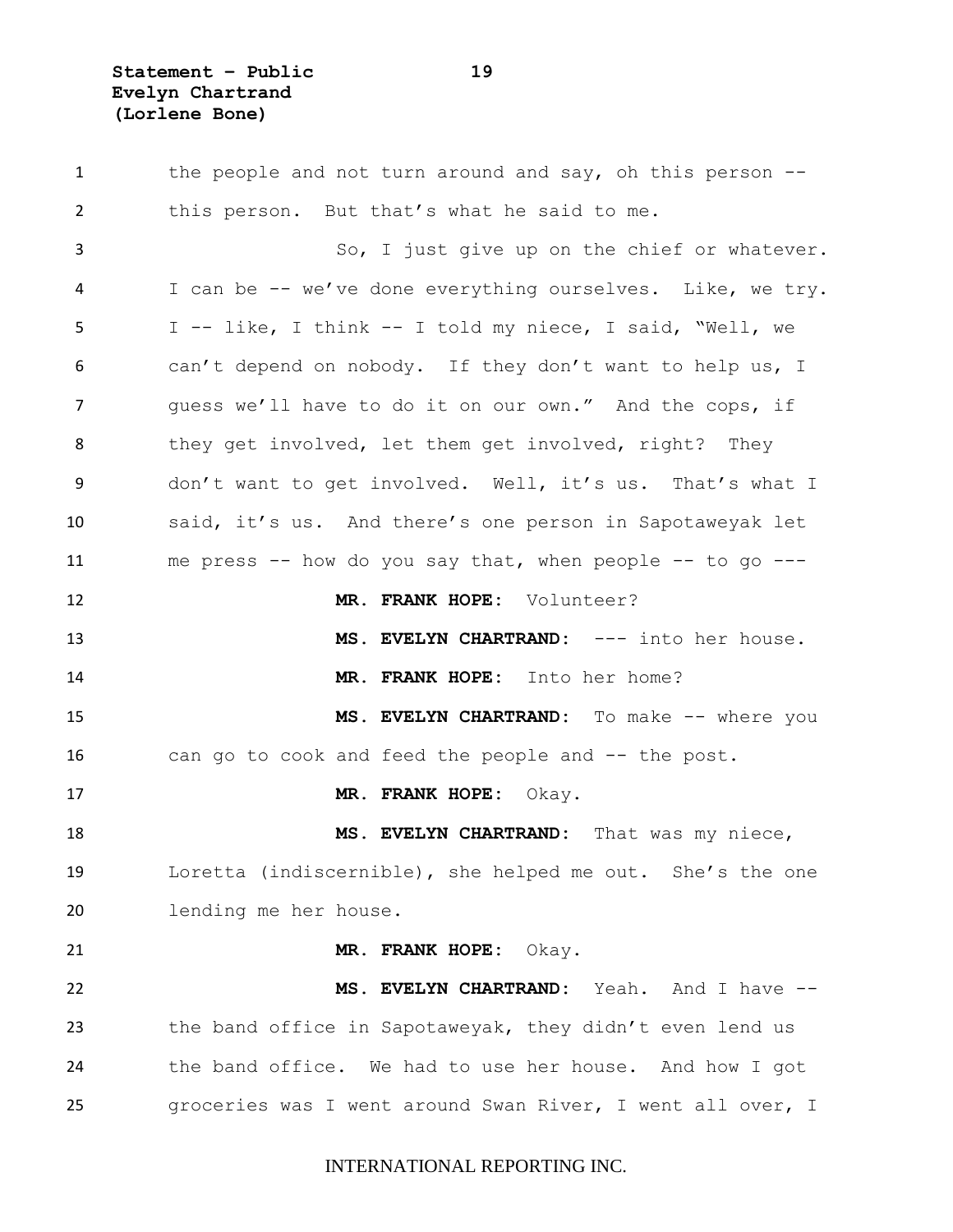**Statement – Public 20 Evelyn Chartrand (Lorlene Bone)**

| $\mathbf{1}$   | got donations. That's how I got through that one. I went     |
|----------------|--------------------------------------------------------------|
| $\overline{2}$ | through donations. I got 150 there, groceries from this      |
| 3              | store, and that's how I done it. I went through donations.   |
| 4              | I went out to the papers and I wrote it myself how -- why I  |
| 5              | wanted donations. And I wrote there, I want this for my      |
| 6              | daughter. Would you please help me out and donate? That's    |
| 7              | how I wrote the letter.                                      |
| 8              | MR. FRANK HOPE: So, just going back again                    |
| 9              | in regards to when Lorlene was growing up, she -- from four  |
| 10             | until how old, was she away?                                 |
| 11             | MS. EVELYN CHARTRAND: It must have been                      |
| 12             | about $--$ 33 now because my son just turned 40, he $--$ the |
| 13             | other one $37$ ---                                           |
|                |                                                              |
| 14             | MR. FRANK HOPE: Yeah.                                        |
| 15             | MS. EVELYN CHARTRAND: The other one is 31                    |
| 16             | or 30. So, she might be about 33 now because January 18th.   |
| 17             | MR. FRANK HOPE: So, when she was -- because                  |
| 18             | she wasn't living with you, but do you know if she was --    |
| 19             | she went through any like, being bullied when she was        |
| 20             | growing up in school? Or going through any discrimination    |
| 21             | or racism or violence in her relationships? Do you know      |
| 22             | any of that? Any violence?                                   |
| 23             | MS. EVELYN CHARTRAND: Well, the time I                       |
| 24             | lived in Winnipeg, I don't know what year that was.          |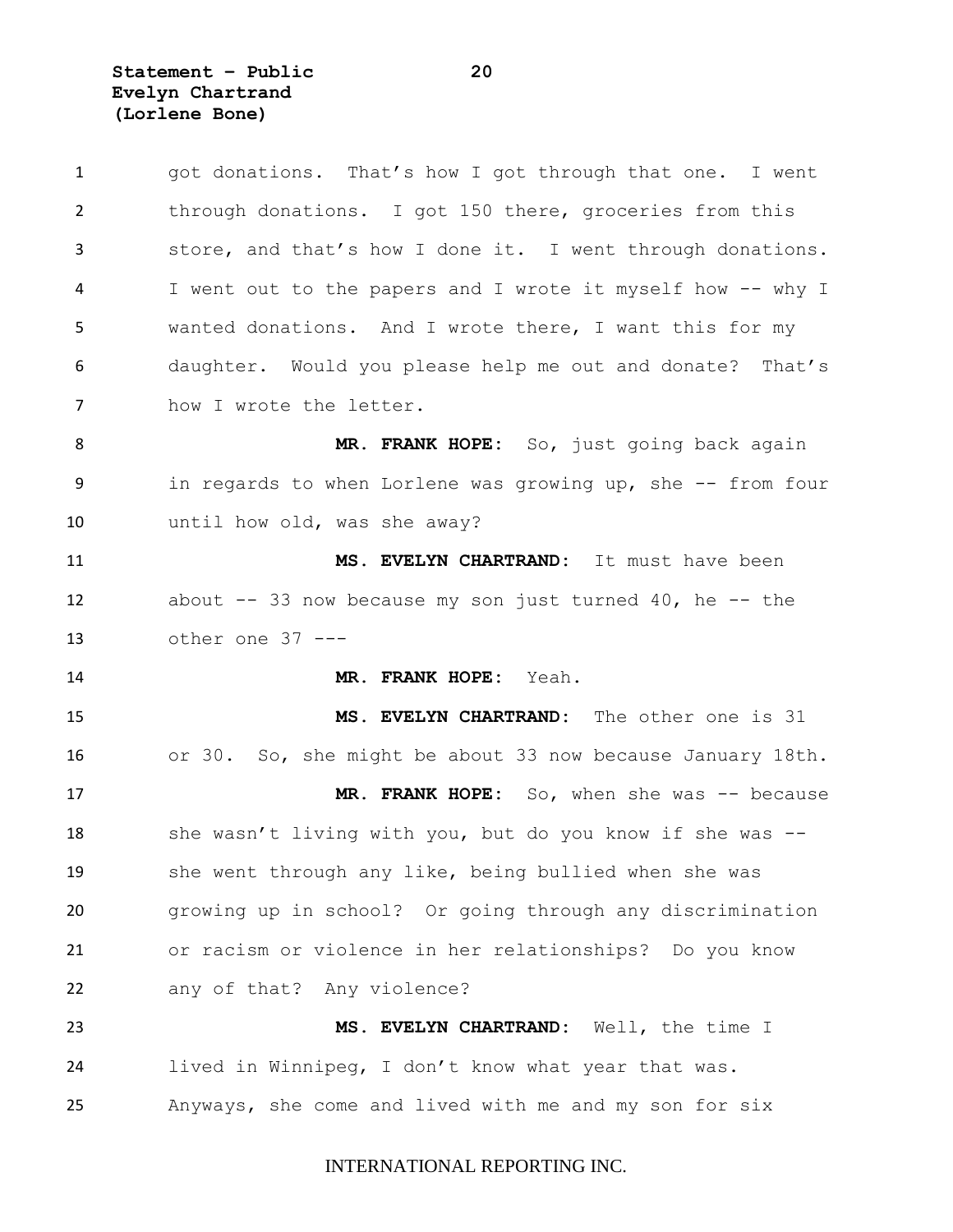**Statement – Public 21 Evelyn Chartrand (Lorlene Bone)**

 months. And I talked to her, why did you leave? And -- but I -- I know it's going to hurt, but [Person X] been abusing her. **MR. FRANK HOPE:** And when you say abuse, what do you mean? **MS. EVELYN CHARTRAND:** Abuse. The one (indiscernible). **MR. FRANK HOPE:** And she told you? **MS. EVELYN CHARTRAND:** Yeah. **MR. FRANK HOPE:** Was it ever reported? **MS. EVELYN CHARTRAND:** No. **MR. FRANK HOPE:** No. How old was she? **MS. EVELYN CHARTRAND:** She said she was 10 and 11. **MR. FRANK HOPE:** And what happened? **MS. EVELYN CHARTRAND:** That's when she came and lived with us in Winnipeg. **MR. FRANK HOPE:** She left? **MS. EVELYN CHARTRAND:** She left on her own. She hitchhiked from Saskatchewan to Winnipeg. **MR. FRANK HOPE:** Did she go back? **MS. EVELYN CHARTRAND:** No, she didn't go back. She went back to Brandon, to her -- where her mother-in-law and father-in-law were living. That's where she went back to. And then -- how many years -- five years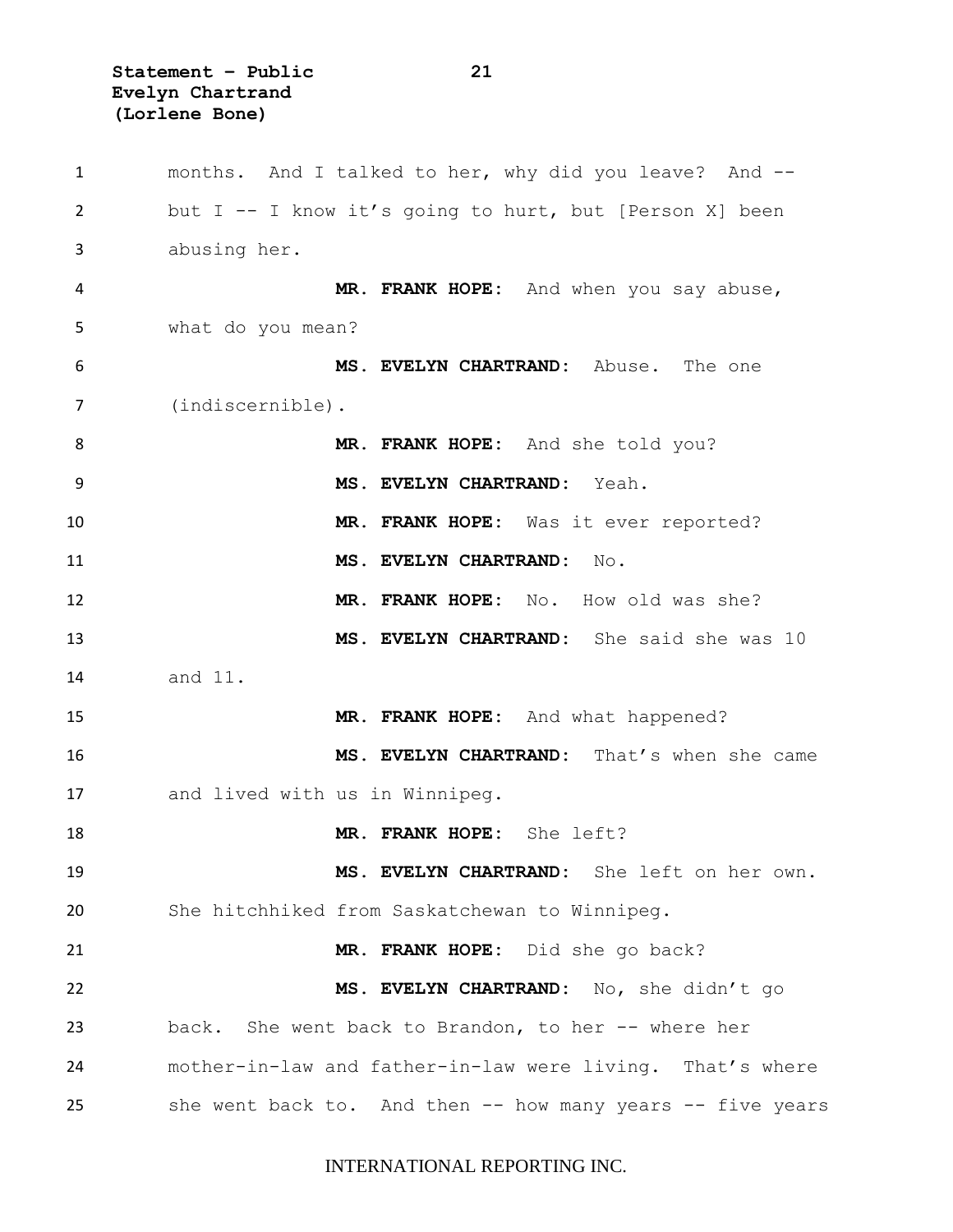**Statement – Public 22 Evelyn Chartrand (Lorlene Bone)**

 now, that Vicky's been gone. So, before Vicky passed away, she'd come home and live with us. **MR. FRANK HOPE:** Who was Vicky? **MS. EVELYN CHARTRAND:** Her step-mom. **MR. FRANK HOPE:** Okay. **MS. EVELYN CHARTRAND:** Yeah. Because she **passed away in Saskatchewan.** And -- but before Vicky passed away, she'd come home and lived with us on Indian Birch. **MR. FRANK HOPE:** So, you never knew -- you never knew about that? **MS. EVELYN CHARTRAND:** No. **MR. FRANK HOPE:** No. **MS. EVELYN CHARTRAND:** No. I know nothing about it. She told me that time she came from Saskatchewan and come and live with us in Winnipeg every six months. **MR. FRANK HOPE:** Did you notice any changes in her after that? **MS. EVELYN CHARTRAND:** There was a lot of changes after that because -- like, she didn't even want to stick around with men. Like, you know, she didn't want to 22 party with men. She didn't  $--$  she wanted to be with  $--$  party with women. And then one night I took her out to a party in -- and we went to take all the (indiscernible). I told her, come on let's go out, I told her. She said, mom,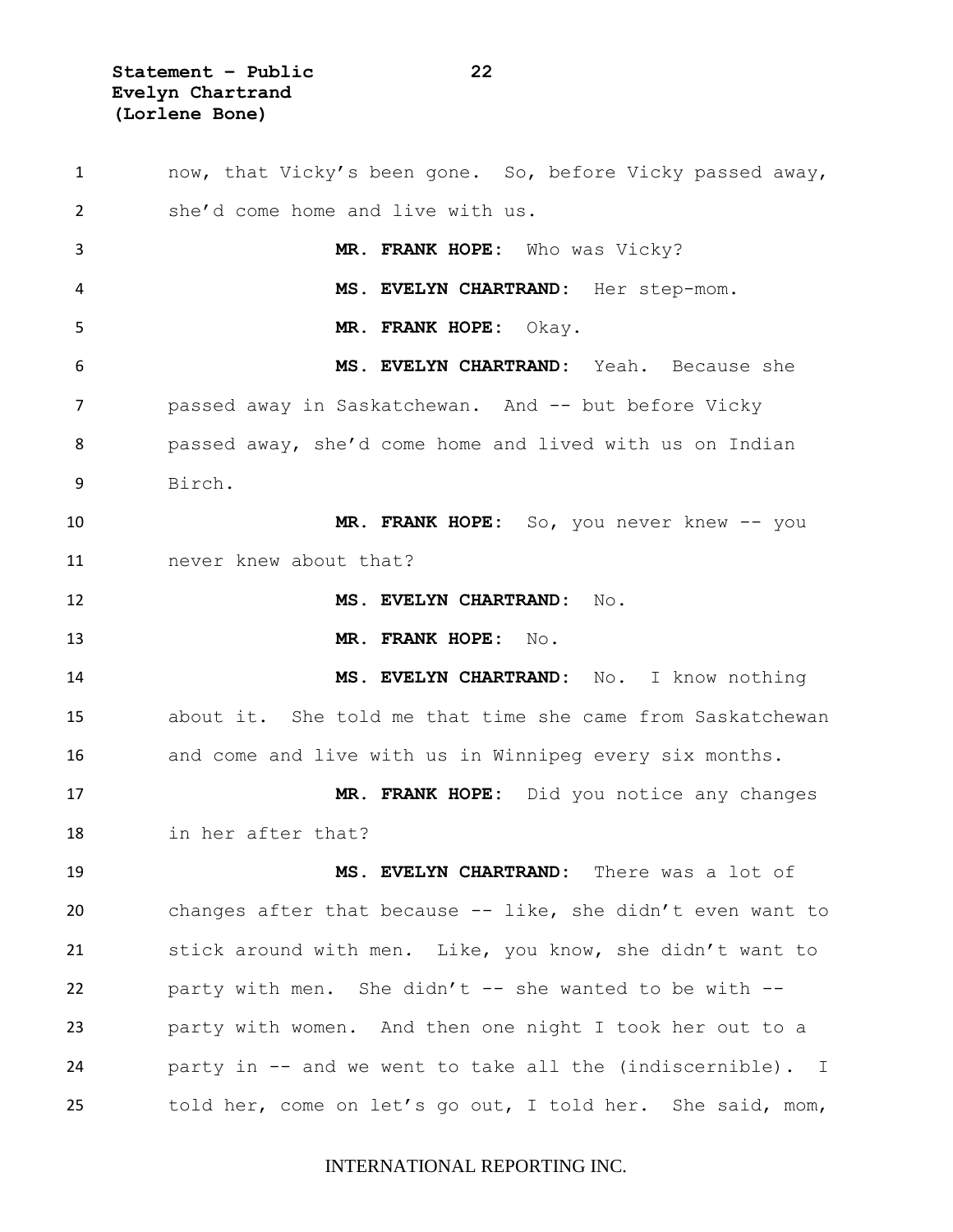### **Statement – Public 23 Evelyn Chartrand (Lorlene Bone)**

| $\mathbf{1}$   | she said, I don't want to go out. No, I said, come on     |
|----------------|-----------------------------------------------------------|
| $\overline{2}$ | let's go out. I won't let nobody party. I won't let       |
| 3              | nobody touch you. She said, okay. So, we went out, we sat |
| 4              | around and had met some friends there. And then she said, |
| 5              | "Oh, this is a wash," and I said, okay. And then she came |
| 6              | back, "Mom let's leave." I said why? "Because there's a   |
| $\overline{7}$ | couple of guys touching my butt." And I said, okay, well  |
| 8              | let's go home. So, I brought her home. And, yeah.         |
| 9              | Then after she left here, that six months, I              |
| 10             | asked her, where you going? She said, "I'm going to go -- |
| 11             | got to go see the kids. I'm going to see my step-mom and  |
| 12             | dad." And I said, okay. "I might not come home," she      |
| 13             | said. I said, "Okay. Well, let me know where you go."     |
| 14             | And -- but that's where she went. And then after that --  |

 but she kept contact with me and then after that then she went to them, "Mom, I'm moving home." I said, "What's going on? And I'm bringing the kids," she said. "[*One line redacted pursuant to Rule 55*]." I said, okay.

 So, she moved home. And she got a house on the reserve right away with her kids. But after about two/three months later, she started drinking -- started drinking and then -- so, I had to take the kids for a while. [*Two lines redacted pursuant to Rule 55*]. **MR. FRANK HOPE:** What do you think started

her drinking?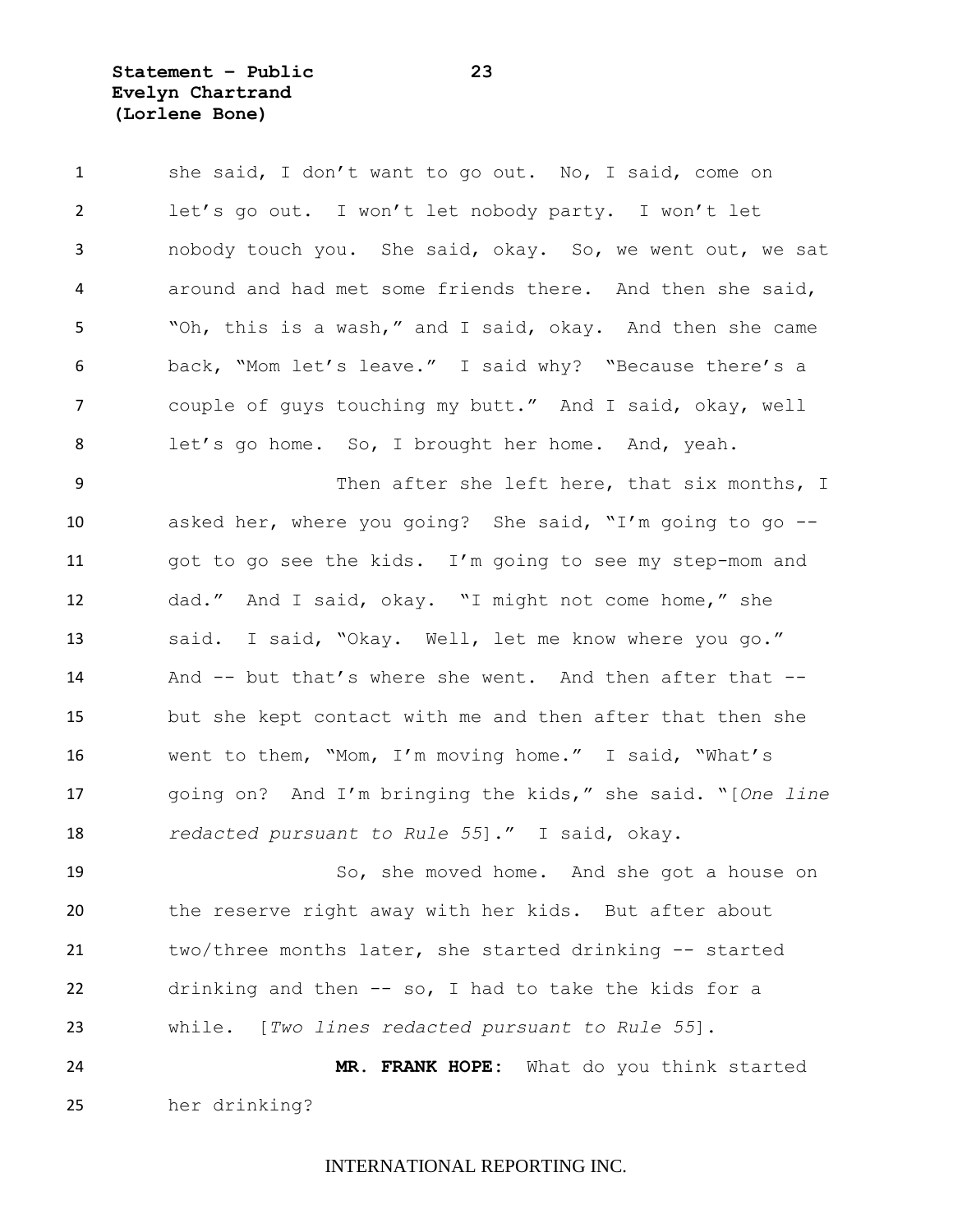**Statement – Public 24 Evelyn Chartrand (Lorlene Bone)**

| $\mathbf{1}$ | MS. EVELYN CHARTRAND: Probably from                         |
|--------------|-------------------------------------------------------------|
| 2            | thinking about what's happened [two lines redacted pursuant |
| 3            | to Rule $55$ ].                                             |
| 4            | MR. FRANK HOPE: How did you feel when you                   |
| 5            | heard that?                                                 |
| 6            | MS. EVELYN CHARTRAND: I was hurt by it.                     |
| 7            | [Nine lines redacted pursuant to Rule 55].                  |
| 8            | MR. FRANK HOPE: Did Lorlene ever access                     |
| 9            | counsellors?                                                |
| 10           | MS. EVELYN CHARTRAND: She was talking to                    |
| 11           | one in Swan River when she was living in Swan, but she      |
| 12           | never told me what it was about.                            |
| 13           | MR. FRANK HOPE: Yeah.                                       |
| 14           | MS. EVELYN CHARTRAND: Yeah. Because they                    |
| 15           | got mental health workers in Swan there at the hospital.    |
| 16           | MR. FRANK HOPE: So, she did reach out?                      |
| 17           | MS. EVELYN CHARTRAND: Yeah, she did ---                     |
| 18           | MR. FRANK HOPE: Yeah.                                       |
| 19           | MS. EVELYN CHARTRAND: --- reach out to                      |
| 20           | somebody. But I didn't know what was it about.              |
| 21           | MR. FRANK HOPE: Did she ever take any                       |
| 22           | programs, any ---                                           |
| 23           | MS. EVELYN CHARTRAND: No.                                   |
| 24           | MR. FRANK HOPE: --- treatment programs?                     |
| 25           | MS. EVELYN CHARTRAND: No.                                   |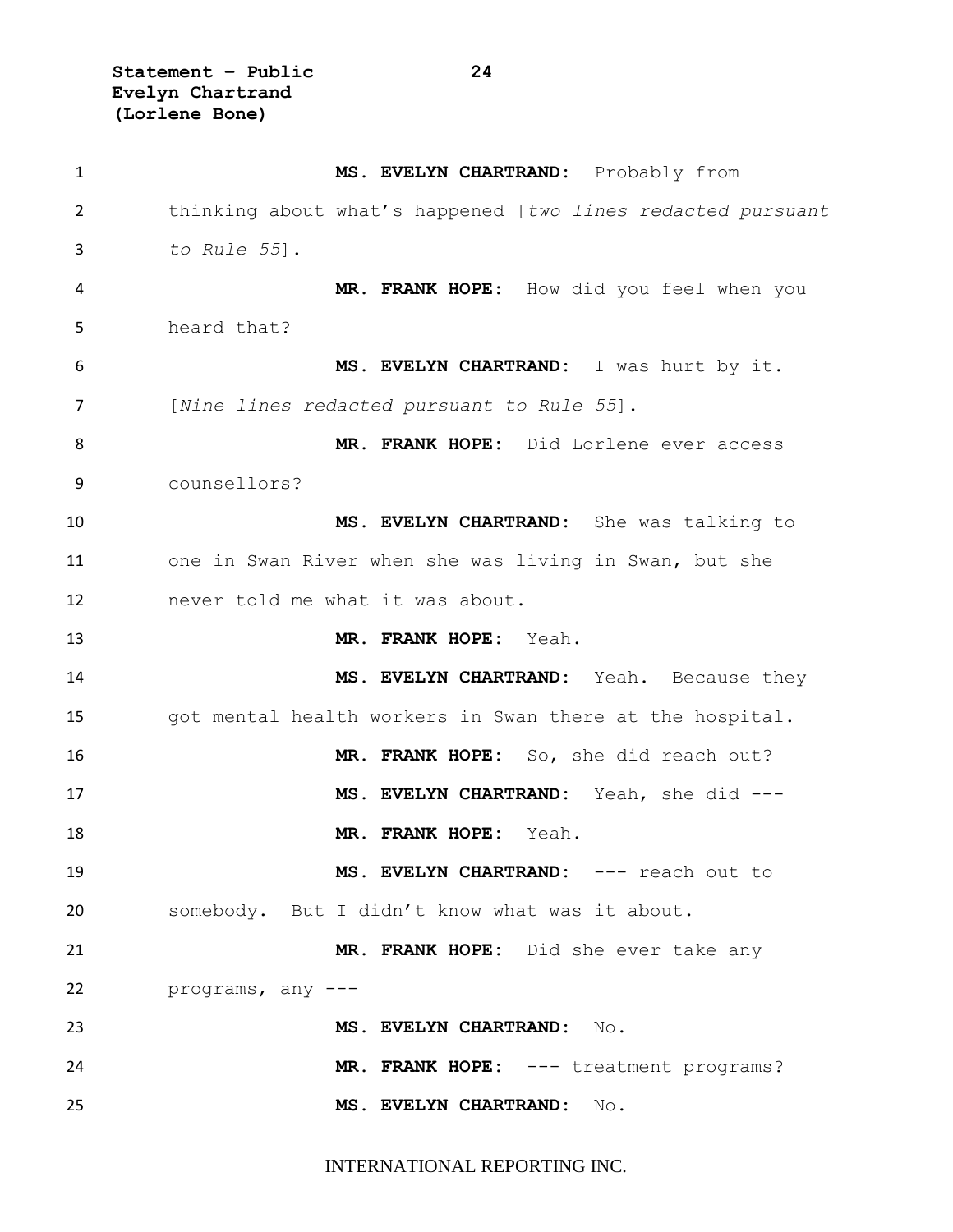**MR. FRANK HOPE:** So, just reflecting back, what do you think might have helped her? **MS. EVELYN CHARTRAND:** If she would have talked more to the family instead of going out that way, you know, she would have been still here today. She never reached out to us. **MR. FRANK HOPE:** You're hurting. You're hurting. And it's okay. You have to go through that. How have you been coping? **MS. EVELYN CHARTRAND:** Off and on, I've been -- I stay home alone 24/7. My grandkids are going to school, I live with two of them. They go to school everyday. I'm raising two of my son's grand -- my grandkids, but I've been raising them since they were babies. One is 18 now and one is 17. And the 18-year-old 16 got a baby. But they're going to school. Everyday they're in school. They catch me sometimes crying. **MR. FRANK HOPE:** Yeah. **MS. EVELYN CHARTRAND:** They come hug me. They always tell me, "Granny, don't worry, we'll find her." **MR. FRANK HOPE:** So, what do you think will make things better for them, for those younger ones? **MS. EVELYN CHARTRAND:** Like, I felt them, I 24 tell them not to go to parties where people don't -- or not to hang around with people that, you know, that might do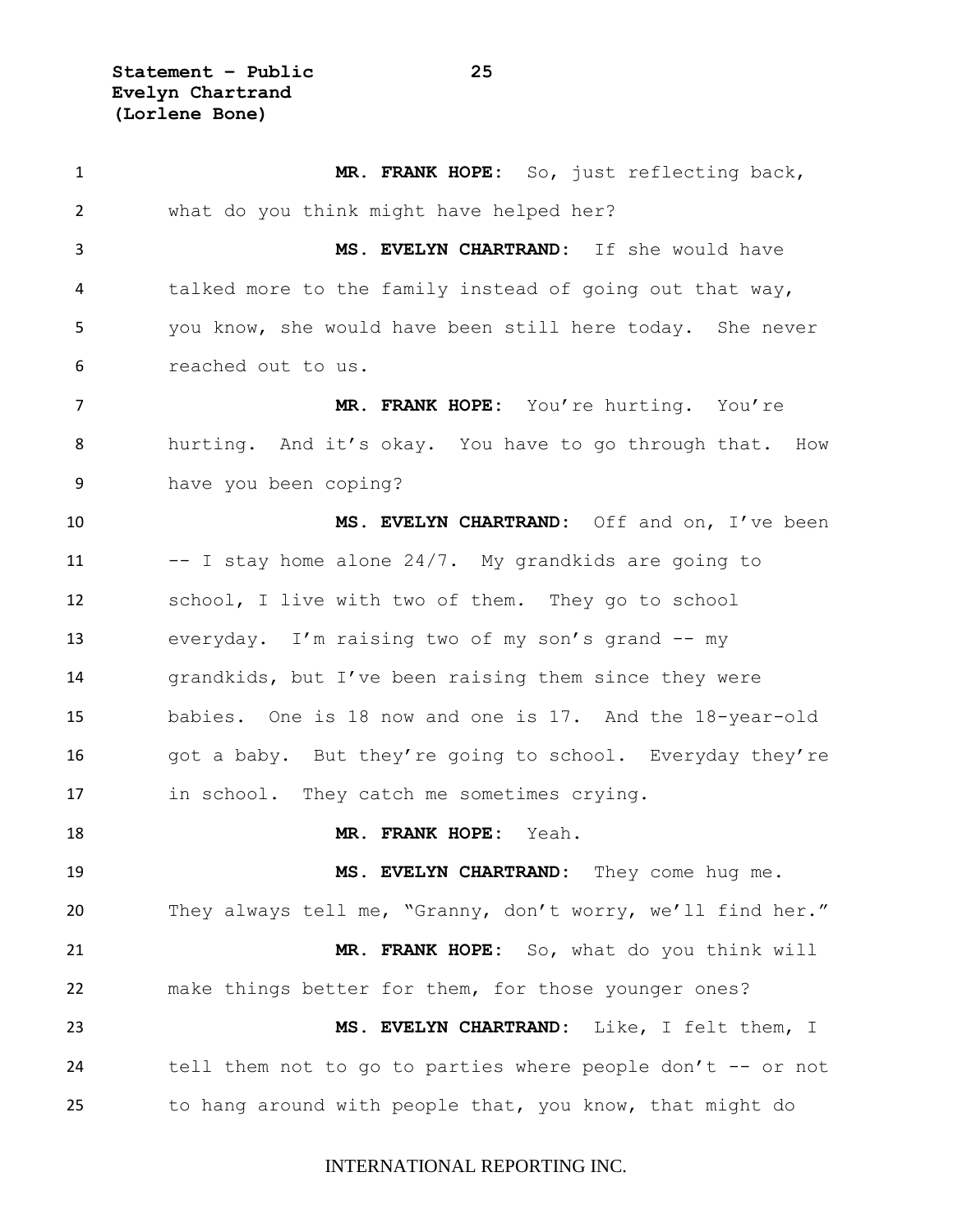**Statement – Public 26 Evelyn Chartrand (Lorlene Bone)**

1 some things to them or, you know, that -- like, I talk with them. I tell them things, you know, not to -- not even to (indiscernible) to school and for them not to get -- what happened to -- for them to try to understand what I've been 5 going through. Yeah. I -- and now, that's what they're learning in school right now. Yeah. So... **MR. FRANK HOPE:** So, just in regards to Lorlene, what would you like to have done in regards to her honour? What way can we honour her? What do you think? **MS. EVELYN CHARTRAND:** I don't know. I got so many stuff that I want to put to wherever she is. I got a green box that I want to go put over there. My niece made a dreamcatcher with her name on it. It says, beautiful spirit. I wish she was home. I wish she was back. By the time -- every time I get something (indiscernible) oh, is that you coming home? **MR. FRANK HOPE:** Just in not knowing, eh? **MS. EVELYN CHARTRAND:** Mm-hmm. **MR. FRANK HOPE:** And it's still fresh, too, still for you. Is there any other thing that you want to mention --- **MS. EVELYN CHARTRAND:** Not for this --- **MR. FRANK HOPE:** --- in regards --- **MS. EVELYN CHARTRAND:** I just hope I find her. May she rest in peace.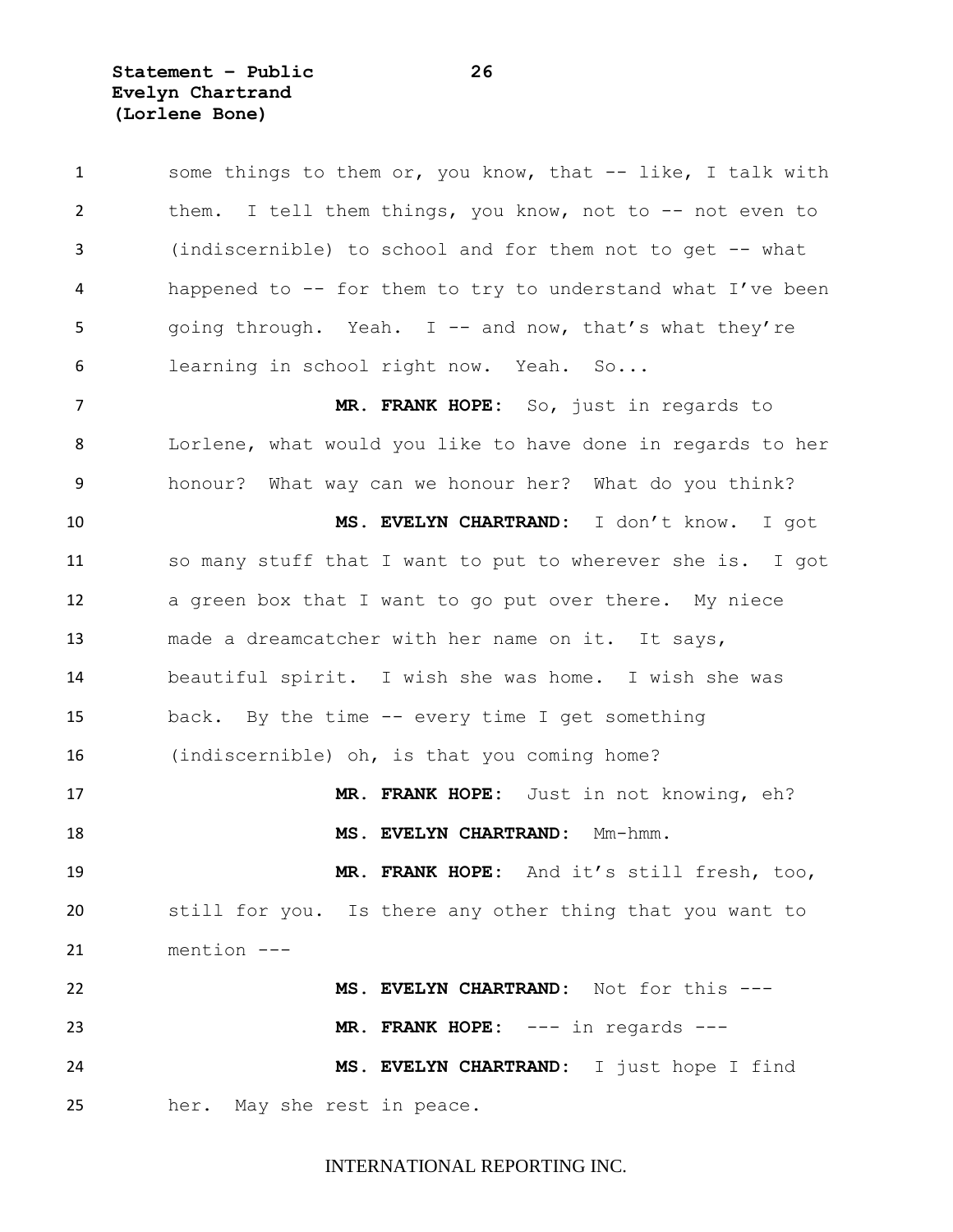**Statement – Public 27 Evelyn Chartrand (Lorlene Bone)**

| $\mathbf{1}$   | MR. FRANK HOPE: Yeah, so it's really                      |
|----------------|-----------------------------------------------------------|
| $\overline{2}$ | important that you shared this with the Commissioners     |
| 3              | because the Commissioners are going to review this video  |
| 4              | and this audio, and they're going to hear you. They're    |
| 5              | going to hear what you have to say, and this is the whole |
| 6              | purpose, is to look for solutions and maybe find out,     |
| $\overline{7}$ | really, what's going on here. So, you're thinking you'd   |
| 8              | like to end right there?                                  |
| 9              | MS. EVELYN CHARTRAND:<br>Yeah.                            |
| 10             | MR. FRANK HOPE: Okay. So, just give me a                  |
| 11             | second. So, the end time is 2:10.                         |
| 12             | --- Upon adjourning at 14:10                              |
| 13             |                                                           |
| 14             |                                                           |
| 15             |                                                           |
| 16             |                                                           |
| 17             |                                                           |
| 18             |                                                           |
| 19             |                                                           |
| 20             |                                                           |
| 21             |                                                           |
| 22             |                                                           |
| 23             |                                                           |
| 24             |                                                           |